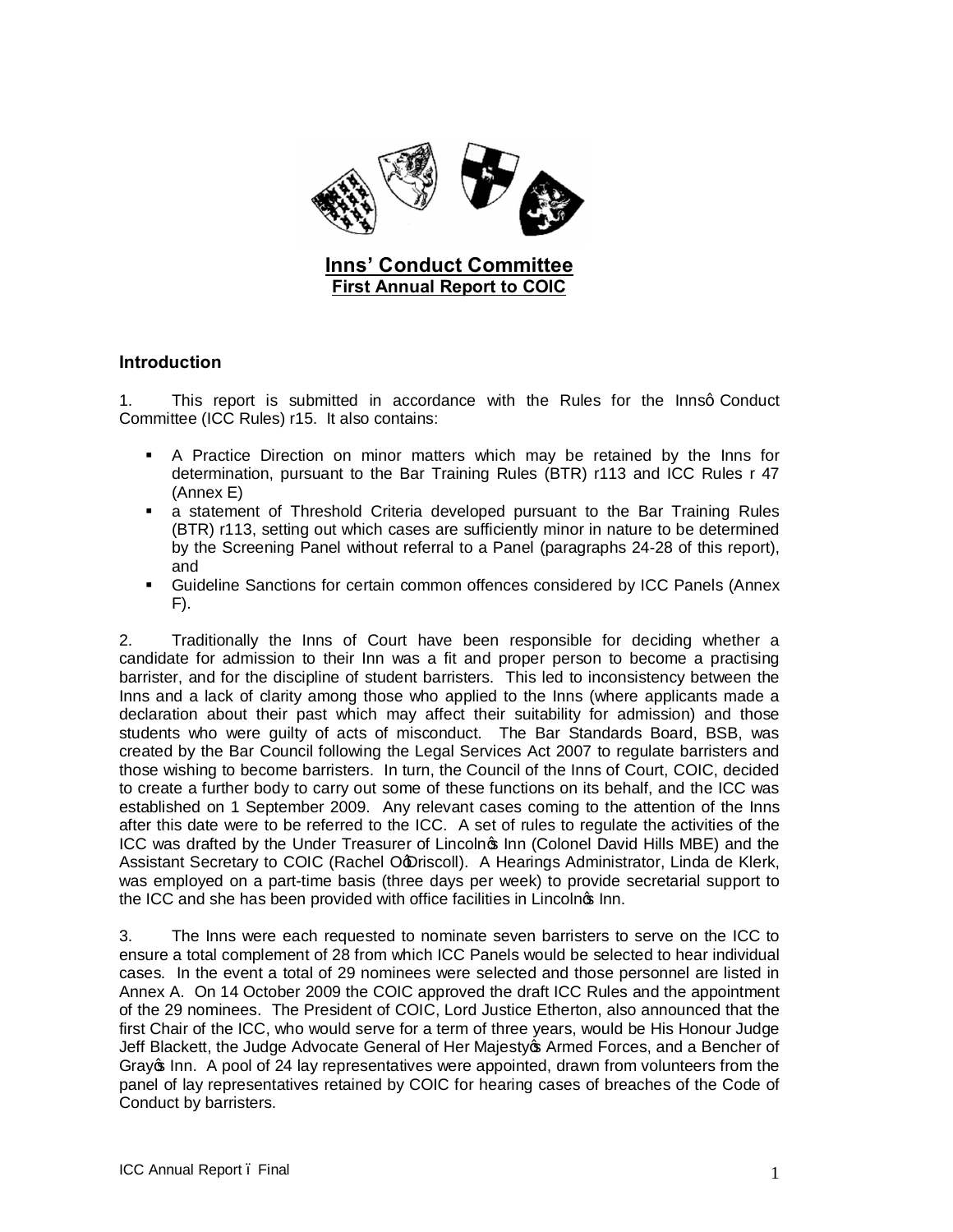4. The work of the ICC commenced before the first Committee meeting and so the Chair made a number of decisions which would subsequently require retrospective approval from the Committee. He appointed a Vice Chair (Margaret Bickford-Smith QC, Crown Office Chambers and a Bencher of Inner Temple) and he convened a Screening Panel (as required by ICC Rules r16 – 18) on 30 October 2009 to deal with the backlog of cases which had been caused by the change in arrangements for handling.

## **Functions and Powers of the ICC**

- 5. The ICC has power to deal with three types of cases:
	- a. Determination on any question of whether an applicant to join an Inn is a fit and proper person to become a practising barrister;
	- b. Determination of whether the conduct of a student of an Inn is so serious as to call into question his or her fitness to practice as a practising barrister and to administer appropriate sanctions;
	- c. Determination of appeals by students who have been dealt with by the Innsg internal disciplinary procedures for minor matters.

6. The ICC was concerned that some cases were referred to it where a matter of fact had not yet been determined. For example, a police investigation had not been concluded into an allegation falsifying a medical certificate. The student concerned had returned to Bangladesh and, although denying any wrongdoing, stated that she was unable to return to the UK to deal with the matter. The initial reaction of the ICC was to adjourn the case until the matter had been resolved, but on reflection we believe the ICC should take a view of a studento fitness to practise based on the contested evidence and the matter can be reopened if appropriate once the matter is finally resolved. Thus if the ICC determine that, notwithstanding the outstanding matter, the student is a fit and proper person it can direct that the student be called to the bar. However if, subsequently, the student is convicted then the BSB can reconsider the matter.

## **Operation of ICC**

7. The Inns decided that in the first year of operation all matters would be referred to the ICC even those which, on any account, were minor. The ICC Chair requested that each Inn should include its own recommendation as to disposal when forwarding the case, but not all of the Inns felt comfortable with such an approach because they would effectively have to hold their own hearing in advance of referral to the ICC. On reflection the ICC accept this view and accept that cases referred from the Inn will not contain any recommendation. However the Inns have the right, but no obligation, to be represented at a panel hearing to make any representations as to disposal or any other comment if they so wish.

8. All cases referred to the ICC are first considered by a Screening Panel which either returns the matter to the Inn or refers it to a panel hearing. The Screening Panel comprises two barrister members of the ICC and is chaired by either the Chair or Vice Chair. In the first year of operation the Inns referred 83 individual cases to the ICC. 6 were too late to be included within the first year of operation and will be dealt with after 1 September 2010. The remaining 77 cases were considered in 7 Screening Panels and of these 34 were referred to ICC Panel hearings and 43 were returned to the Inn without a hearing.

9**.** During the first year of operation only 22 out of 29 barrister members of the ICC sat on a Panel hearing. It is important that the ICC develops a core of expertise which can ensure consistency while having sufficient membership to fulfil all of its commitments. In the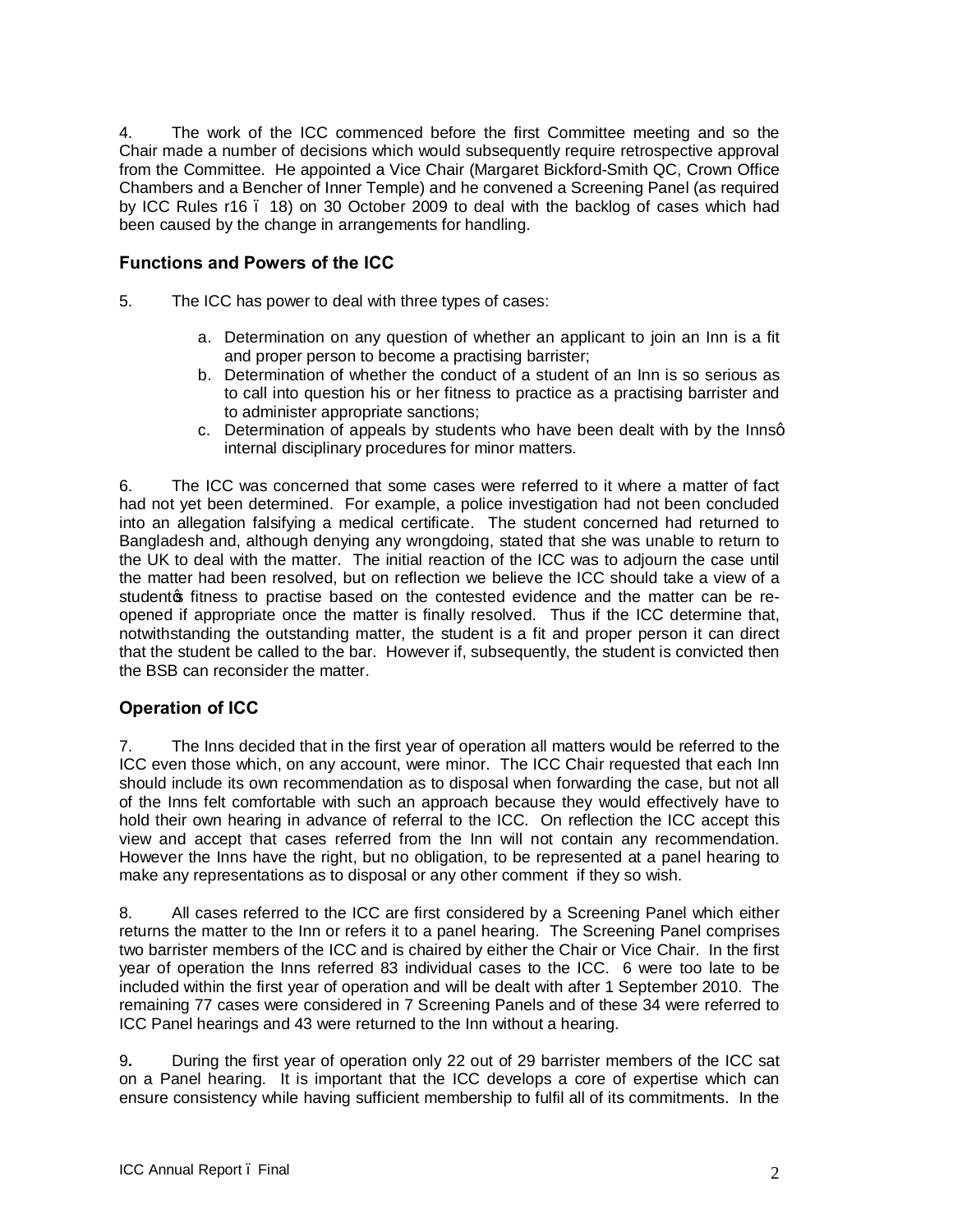light of experience of the first year of operation the ICC considers that this can be achieved with a total barrister membership of 20. that is five from each Inn. We have consulted with each Inn and all the members of the ICC and agreed to nominate two from each Inn to retire at the end of the first year of operation without replacement. Ten of the remainder will be replaced in September 2011 with the remaining ten being replaced in September 2012. Thereafter we propose that 7 are replaced each year by selection rather than ballot. This required a change to the ICC Rules which specified that one third of the membership will be selected to retire by ballot, and the Rules were duly amended.

10. The efficient operation of the ICC has been hampered because of difficulties in communication with some overseas students. We recommend that COIC amends the BTRs so that students are required to update their contact details with their respective Inns whenever they move, such updates to include any moves or change of contact details after they have finished sitting their examinations.

## **ICC Meetings**

11. The first ICC meeting was held in Lincolnos Inn on 13 November. It was well attended by three quarters of the nominated barristers, but there were no lay representatives. Notwithstanding the requirement of ICC Rules r13 that, *inter alia*, one lay representative should %generally+ attend, the Chair directed that the meeting was properly constituted as % penerally+ in ICC r13 provides sufficient discretion for these purposes. This was subsequently endorsed by the ICC. At the first meeting the ICC resolved that:

- a. The ICC should meet twice each year, normally in September and March. The annual report would be approved at the September meeting. During the first year of operation the meetings were in November and May;
- b. The appointment of Margaret Bickford-Smith QC as Vice Chair be confirmed;
- c. Recommendations from the Screening Panel of 30 October 2009 in relation to the first ten cases referred to the ICC be approved;
- d. Authority be delegated to the Screening Panel to develop threshold criteria setting out which cases are sufficiently minor to be determined by the Screening Panel;
- e. ICC Rules be reviewed during the first year of operation before any changes are proposed;
- f. Sanction guidelines be developed for approval at the next ICC meeting.

12. The second meeting of the ICC was held in Lincolnos Inn on 26 May 2010. It was also well attended by the barrister and lay members. The main purpose of that meeting was to agree proposed changes to the ICC Rules for submission to COIC and the BSB, agree the threshold criteria and comment on the draft annual report. The third meeting was held on 9 September 2010 to approve the annual report and to agree ICC policy in relation to certain matters contained in the report.

## **Representation for those referred to the ICC**

13. In cases where a student appears before the ICC for misconduct, it is important that they be properly represented because their future career may be in jeopardy. Historically the Inns have endorsed a system whereby they nominate barristers to represent students without the intervention of a professional client notwithstanding paragraph 401 of the Bargs Code of Conduct which states that a barrister cannot act unless s/he is instructed by a professional client or practice licence user or s/he is a Public Access barrister. In order to comply with the Code of Conduct, Lincolnos Inn, Grayos Inn and Inner Temple have all recently obtained a Practice Licence [see CC paragraph 401(ii)] which makes it possible for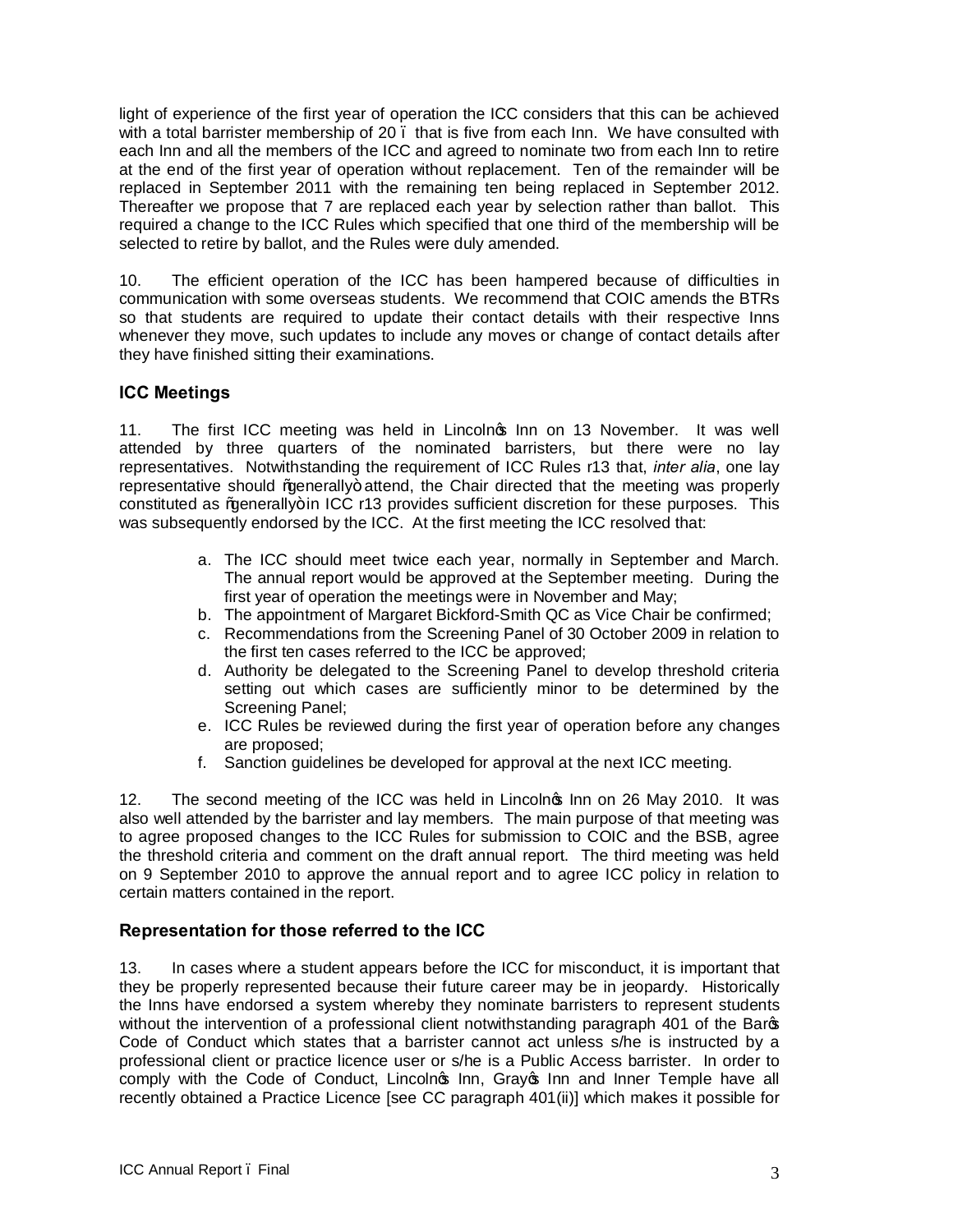those Inns to instruct a barrister directly. The Bar Standards Board (BSB) has limited the grant of the licence to one year in the first instance, on the grounds that it will be seeking a different solution to the question of representation in the longer term.

14. The ICC notes that a BSB working party is actively looking to identify a long-term, simple and consistent approach to the issue of Inns instructing Barristers to represent students on ICC Panels, possibly through the Pro Bono unit. Whilst it is not within our terms of reference to make any recommendations in relation to this issue, we believe that students must have access to free legal representation and that those barristers who undertake the work must have the appropriate expertise in criminal and regulatory law. We do have concerns about any solution whereby the pool of representation is limited to any single operating unit, and would be happy to give our own input on this issue in the light of our developing experience.

## **Referrals to the ICC**

15. During the first year of operation **83** individual cases have been referred to the ICC by the Inns. Consideration of **6** of these cases has been delayed to the second year of the operation of the ICC because they were received too late for determination in August 2010. Of the 77 cases dealt with:

- a. **57** were applicants to join an Inn, of whom 33 were determined to be fit and proper by the Screening Panel and returned to the Inns to be admitted. 24 appeared before a Hearing Panel: two were rejected, three had their admission delayed and 19 were determined to be fit and proper to be admitted by their respective Inns.
- b. **6** were transferring solicitors of whom five were returned to the Inns for admission by the Screening Panel and one appeared before a Hearing Panel which determined he was a fit and proper person.
- c. **14** were students of whom five were returned to the Inns by the Screening Panel with no sanction. Nine were referred to a Hearing Panel: three were expelled from their Inns, six received other sanctions.

16. These 77 cases were considered by 7 Screening Panels and the 34 individual cases referred by the Screening Panels to Hearing Panels were considered in 22 sittings of the Hearing Panels.

17. The Screening Panel has decided, and the ICC at its meeting on 9 September 2010 confirmed, that any cases referred from the Inns after 1 August each year will not be considered until after 1 September of that year; they will be counted for statistical purposes in the subsequent year. To date the ICC has satisfied most requests by the Inns for urgent consideration of cases to fit in with the next Call date, but would ask the Inns to keep such requests down to the absolute minimum.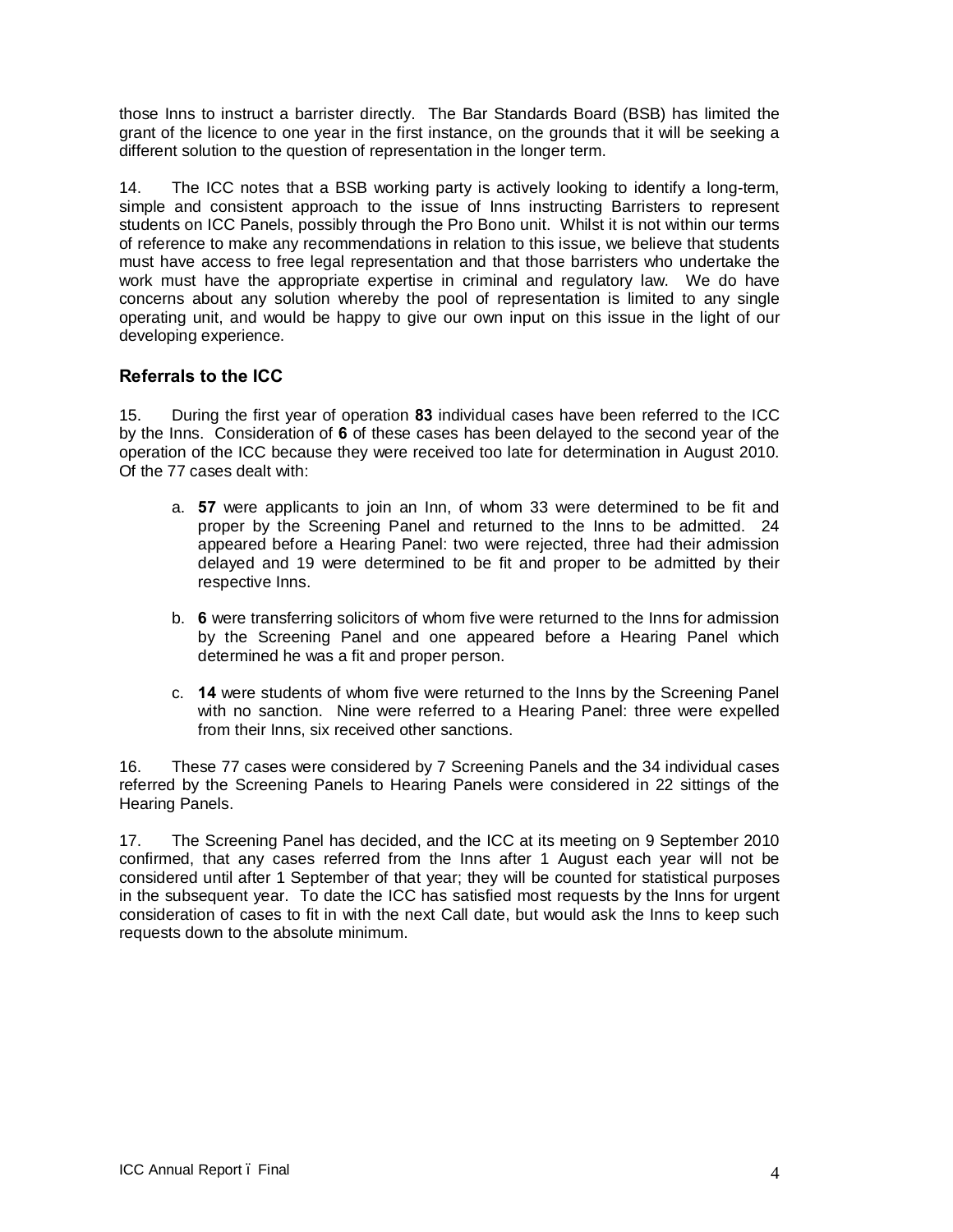

## 18. The Statistics in paragraphs 14 and 15 are shown graphically as follows:

\*Intake numbers for each Inn for BVC 2009/10 Grays Inn = 302 Inner Temple = 359 Lincoln $\sin$  Inn = 747 Middle Temple = 524



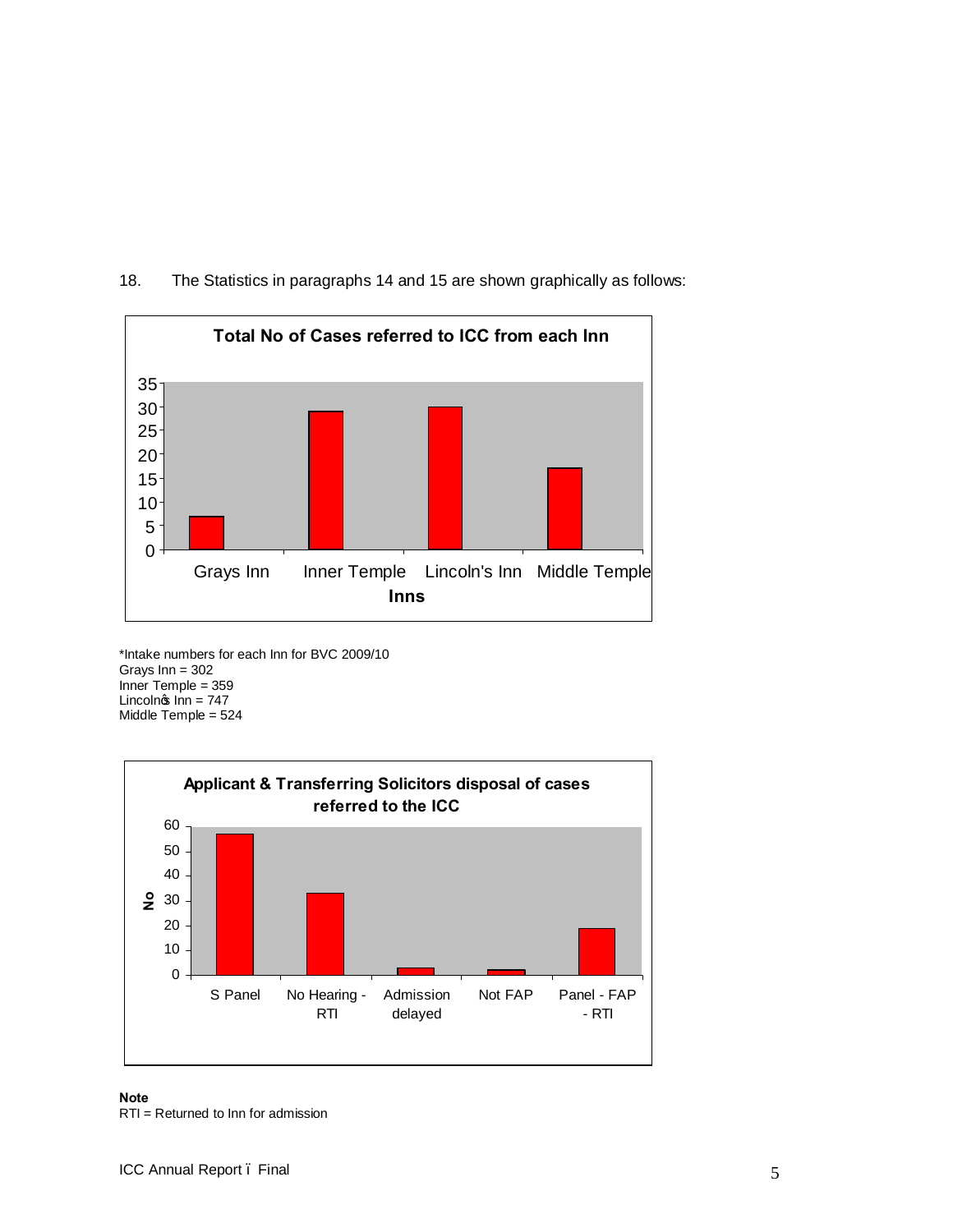

**Note**

89a - student advised as to future conduct

89b - Reprimand the Student

89c - Studentos Call to the Bar postponed

89d - Expulsion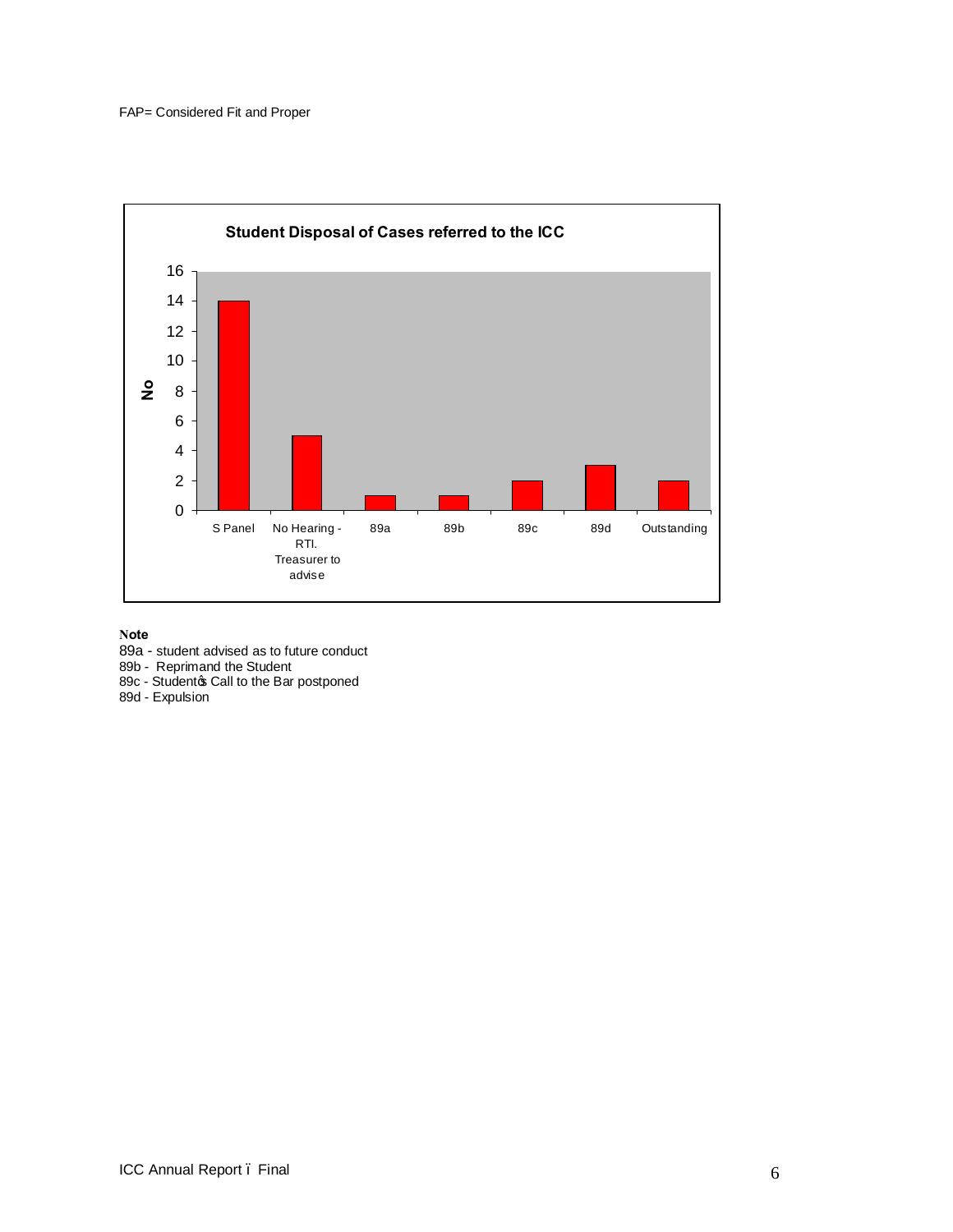



\*Out of the 36 traffic offences listed the most prevalent were Drink Driving (10) and Driving with No Insurance (7)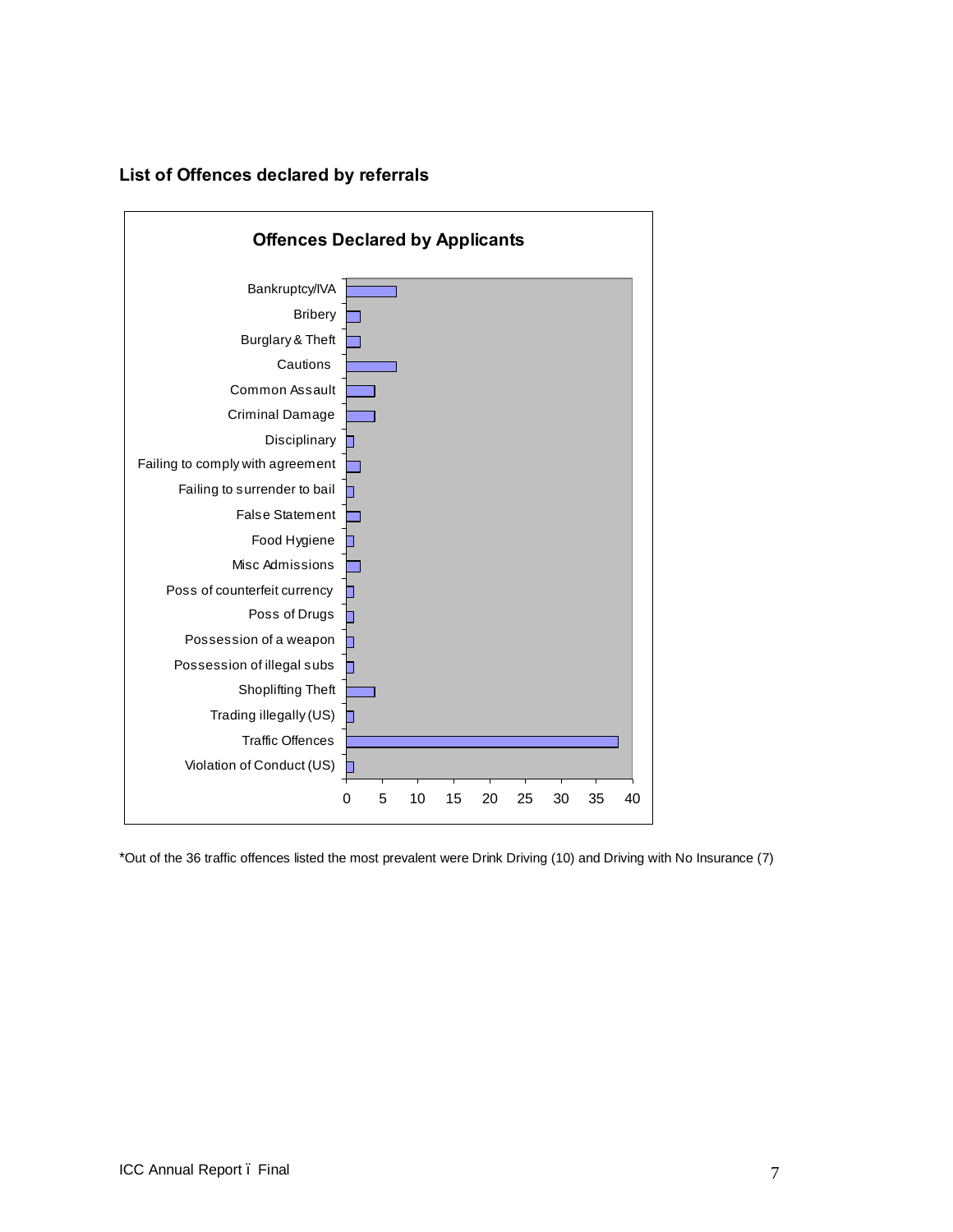

\*The cases of some applicants and students have related to more than one offence

## **Plagiarism**

19. Plagiarism is considered to be very serious because, on the general understanding of the word, it connotes dishonesty. The essential element of plagiarism is that a student copies the work of others and then attempts to pass it off as his or her own. Our experience has however shown that plagiarism is a generic description of a number of different activities, and the definitions of the various classes of plagiarism in BPTC Handbook paragraph 6.2.5 are helpful. Cases referred to us generally relate to student misconduct in the course of preparation for the bar examination. In this situation the student will have been found guilty by the course provider, so that the ICC is concerned solely with sanction. The ICC has the following observations:

a. Some providers appear to be stricter than others about the way in which they deal with those found by them to have committed plagiarism. Some allow them to continue their course and obtain an academic qualification whereas others suspend or expel such students. The ICC intends to discuss this with course providers to establish whether they can all take a consistent approach. The ICC considers that a student should be aware that, whatever the disposal by the course provider, s/he will still be referred to the Inns Conduct Committee which has a range of available sanctions, and that there is a real risk that call to the Bar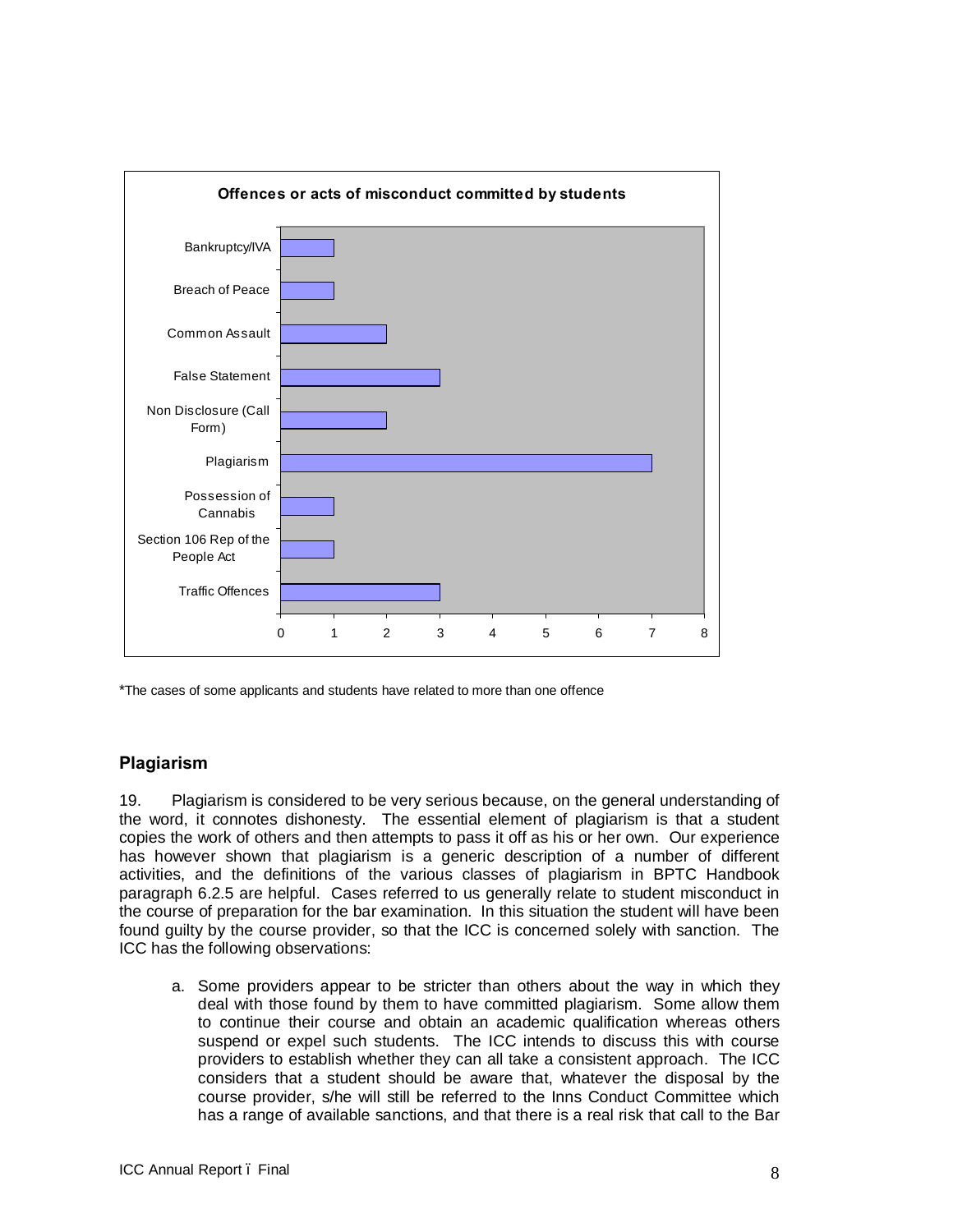may be refused on this ground. We recommend that course providers and Inns specifically refer to this potential outcome in any correspondence with the student relating to plagiarism.

- b. The E & T Committee of the BSB Board have issued guidance to BVC Providers entitled % Common Approach to Plagiarism and Collusion+ Paragraph 12 requires them to compile a report where there was in intention to deceive by the student. That report should include a recommendation as to whether the student should be Called to the Bar. The ICC experience is that BVC Providers are not making that recommendation and they should be reminded of that obligation.
- c. Some students involved in plagiarism offences act alone, others collude. In the latter case ICC practice is for the students to appear separately before the same Panel on the same occasion. Experience has shown that this approach assists the Panel in arriving at a reliable conclusion on the facts which is relevant to the culpability of the offender, and also throws light on whether the offender is genuinely seeking to give a truthful account to the Panel. Any failure to give a truthful account to the Panel is relevant to the question whether the offender is a fit and proper person to be called to the Bar and to remain a member of their Inn.

## **Appeals from the ICC**

20. Applicants and Students may appeal a decision of the ICC to the BSB under ICC Rules r34 and r35. In the first year of operation five students and two applicants asked for their cases to be referred to the BSB for review. On each occasion the Chair of ICC was asked whether he wished to make any further observations before the matter was dealt with by the BSB, but he declined the opportunity on the basis that the written ICC Panel judgments should stand on their own. Six of the ICC Panel judgments were upheld on review by the Qualifications Committee at the BSB and one appeal (from an applicant) was not upheld and the sanction varied by the BSB. In that case the BSB did not provide written reasons for their decision apart from expressing the view that they thought that the sanction was too harsh. The ICC are concerned the BSB substituted their own view for that of the ICC Hearing Panel rather than reviewing whether the original decision was within reasonable parameters. We recommend that all review decisions of the BSB must contain comprehensive reasons for any variation.

## **Threshold Criteria – General Comments**

21. As a matter of policy the Inns decided that, while the ICC is developing threshold criteria, they would refer all matters of student misconduct or applicants where there may be a question as to suitability to practise which came to their attention. The requirement was for the ICC to provide a Practice Direction as to which matters were minor (and could therefore be dealt with by the Inn) and which were serious (and must be referred to the ICC). The ICC would then issue Threshold Criteria in relation to which serious matters were sufficiently minor to be dealt with by the Screening Panel, and which required a hearing before a Panel.

22. In relation to applicants to join an Inn, or transferring solicitors, the ICC considers that **all** cases should be referred to the ICC. Absolute consistency in this area is essential because it is in the public interest that any matter which concerns fitness to practise should be considered as sufficiently serious to be elevated to a central professional body. This is so even though many such cases will be referred back to the Inn by the Screening Panel without any need for a hearing.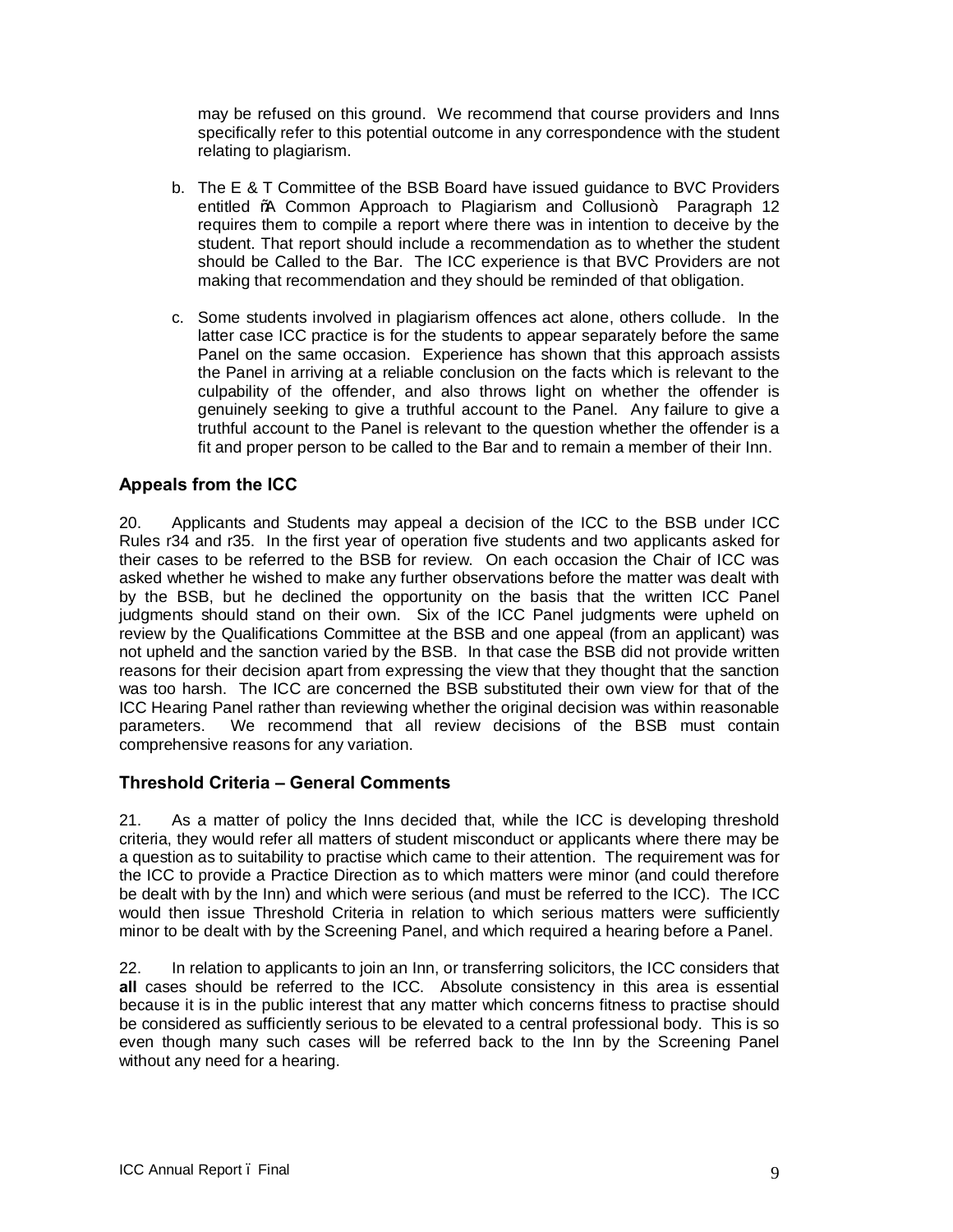23. However, in relation to misconduct by students, there may be circumstances where a minor reprimand by an Inn is appropriate without referral to the ICC. Guidelines on those circumstances are being developed and the Practice Direction at Annex E will be updated with experience: any matter which falls within the Direction may be dealt with by the relevant Inn without referral to the ICC. The ICC would only expect to become engaged in such matters where the student wishes to appeal against the Innot decision for final determination by the ICC.

24. There have been cases where the Screening Panel has decided that an applicant is a fit and proper person but that he or she would benefit from some further direction from the relevant Under Treasurer. We intend to include in our letters returning such cases to the Inn a recommendation that the Under Treasurer should formally meet the applicant, to inform the applicant that s/he is a fit and proper person, but to remind him/her how to behave in future. This is a similar mechanism to, and in the  $ICC\mathfrak{G}$  view consistent with, the  $ICC\mathfrak{G}$ jurisdiction pursuant to ICC Rules r 42(a) to administer to a student in a case of misconduct a formal warning as to future conduct (such warning being delivered in a formal setting by the Under Treasurer).

## **Threshold Criteria – Applicants**

25. The Screening Panel is required either to decide that a referred applicant is a fit and proper person to practise, in which case it directs the referring Inn to admit the applicant, or to pass the case to an ICC Panel for a hearing. The ICC Panel must decide whether or not the referred applicant is a fit and proper person to practise. A Panel will either determine that the referred applicant is a fit and proper person and direct the referring Inn to admit him/her, or determine that s/he is not a fit and proper person and direct that his/her application should be refused.

26. Subject to the proviso that the Screening Panel will refer any case to a Panel hearing if it has any concerns about an applicants fitness to practise (however minor the matter referred), the ICC considers that the following may be dealt with by the Screening Panel:

- a. Fixed Penalty Traffic Offences
- b. Fixed Penalty Fines for minor public order offences. where the relevant offence is at least three years old and the applicant has not committed any further offences.
- c. Formal Police Cautions where the caution is at least three years old and the applicant has not committed any further offences.
- d. Bankruptcy orders where the bankruptcy is over ten years old and the applicant is discharged.
- e. Miscellaneous minor matters referred to in admission statements (see Schedule D para 4 of the BTRs)

27. Where an applicant has served a custodial sentence, the presumption is that s/he will not be admitted to an Inn unless there are exceptional mitigating circumstances, such as that the conviction is very old, that the applicant has been an outstanding citizen since release from custody, or that the applicant has demonstrated exceptional ability and motivation towards practice at the Bar and it is in the best interests of the profession that s/he be admitted, and there is no perceived threat to the public by his/her admission.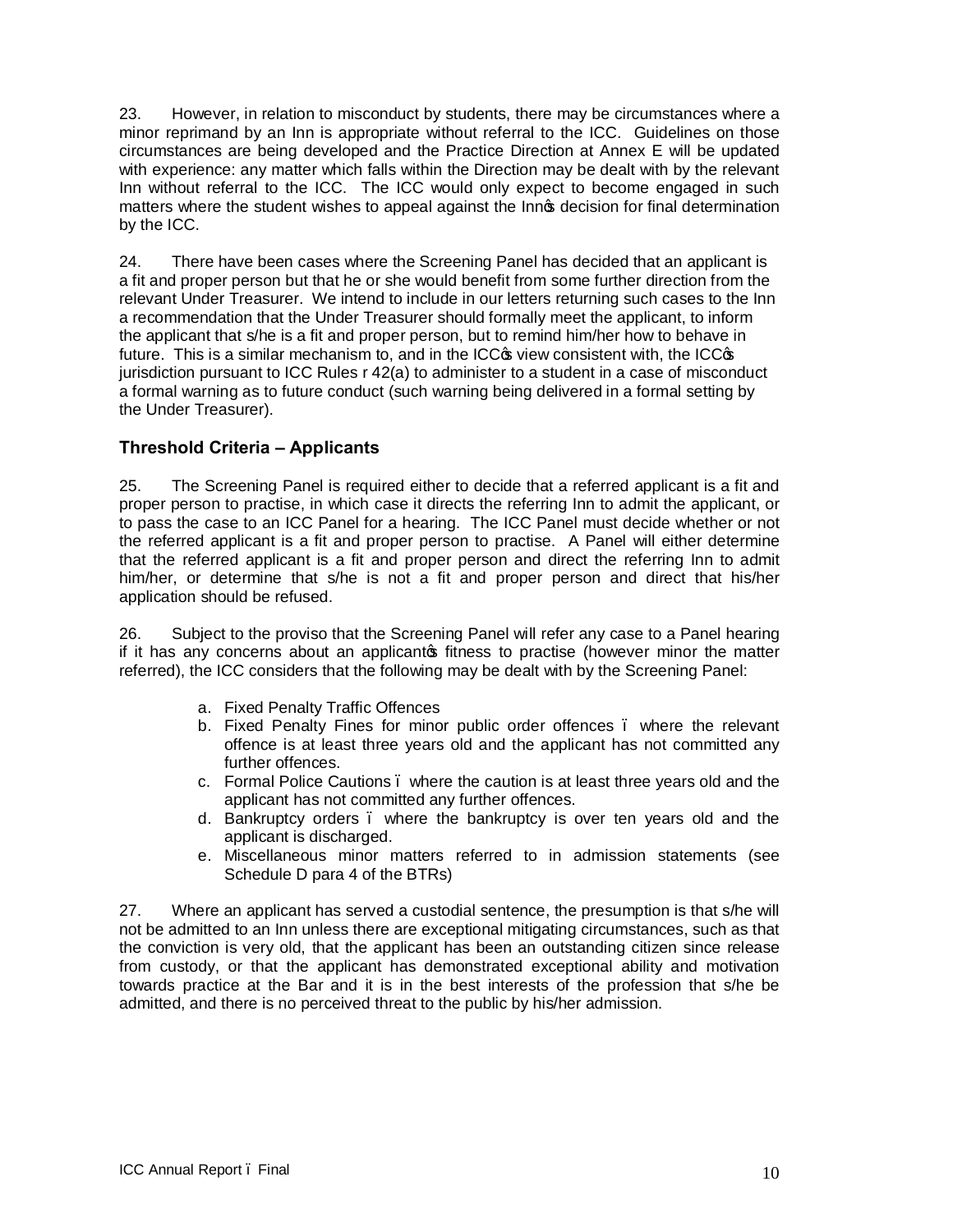## **Threshold Criteria – misconduct by students**

28. The Screening Panel is required to consider any case of misconduct referred by the studento Inn as a Serious Matter within the meaning of BTR r 84 or 86, and to consider the gravity of the referred matter. If it considers the matter to be minor in nature it may return it to the referring Inn marked as requiring no action. If it considers the matter to be more substantial it decides whether it is of a sufficiently minor nature that it can deal with it without a hearing, or is of such significance as to require a hearing before an ICC Panel.

29. Subject to the proviso that the Screening Panel will refer any case of student misconduct to a Panel hearing if it considers that to be appropriate, the ICC considers that the only sanction which the Screening Panel may award is to advise (or, there being no formal ICC hearing, to refer the matter back to the studento Inn for the Under Treasurer of the Inn formally to advise) a referred student as to his/her future conduct. Such an award may be appropriate for:

- a. Fixed Penalty Traffic Offences;
- b. Fixed Penalty Fines for minor public order offences; and
- c. Any other matter which the Screening Panel considers to be of a minor nature.

## **Guideline Sanctions for serious matters of misconduct by students**

30. In the light of experience of the first year of operation the ICC has developed guideline sanctions for cases of misconduct by students. They are attached at Annex F.

## **Publication of ICC decisions**

31. The ICC notes that Panel hearings are public and have discussed whether the findings of those hearings should be published. We have noted the BSB policy on publication of disciplinary findings (dated 22 December 2009) but feel that there may be a case for a different approach from the ICC which is dealing with applicants and students only. We feel it is important to balance the requirement for openness with an individualos right of privacy – our main concern being that if the results are placed on a website then the individual may be adversely and disproportionately affected in the future for conduct before the individual was called to the Bar. Our view, upon which we would welcome guidance from the BSB, is that judgments of the ICC should be retained in hard copy only by the Hearings Administrator and be available for inspection on request. The names of students who are expelled from an Inn should be published on the Innot website but adverse decisions on applicants or lesser sanctions against students should not be published on any website.

## **Conclusions and Recommendations**

32. The first year of the operation has been a success not least because there is already greater transparency and consistency than before. The workload is higher than originally envisaged, but this may reduce as guidelines are developed and adopted. I would like to thank the Hearings Administrator for her dedication and industry, and the members of the ICC who have taken on their role very seriously and been fully engaged in developing a professional body in which the Bar can have confidence. The total cost of operating the ICC is £21,500 (see Annex D) which, at less than £5,400 per Inn is considered to be good value for money.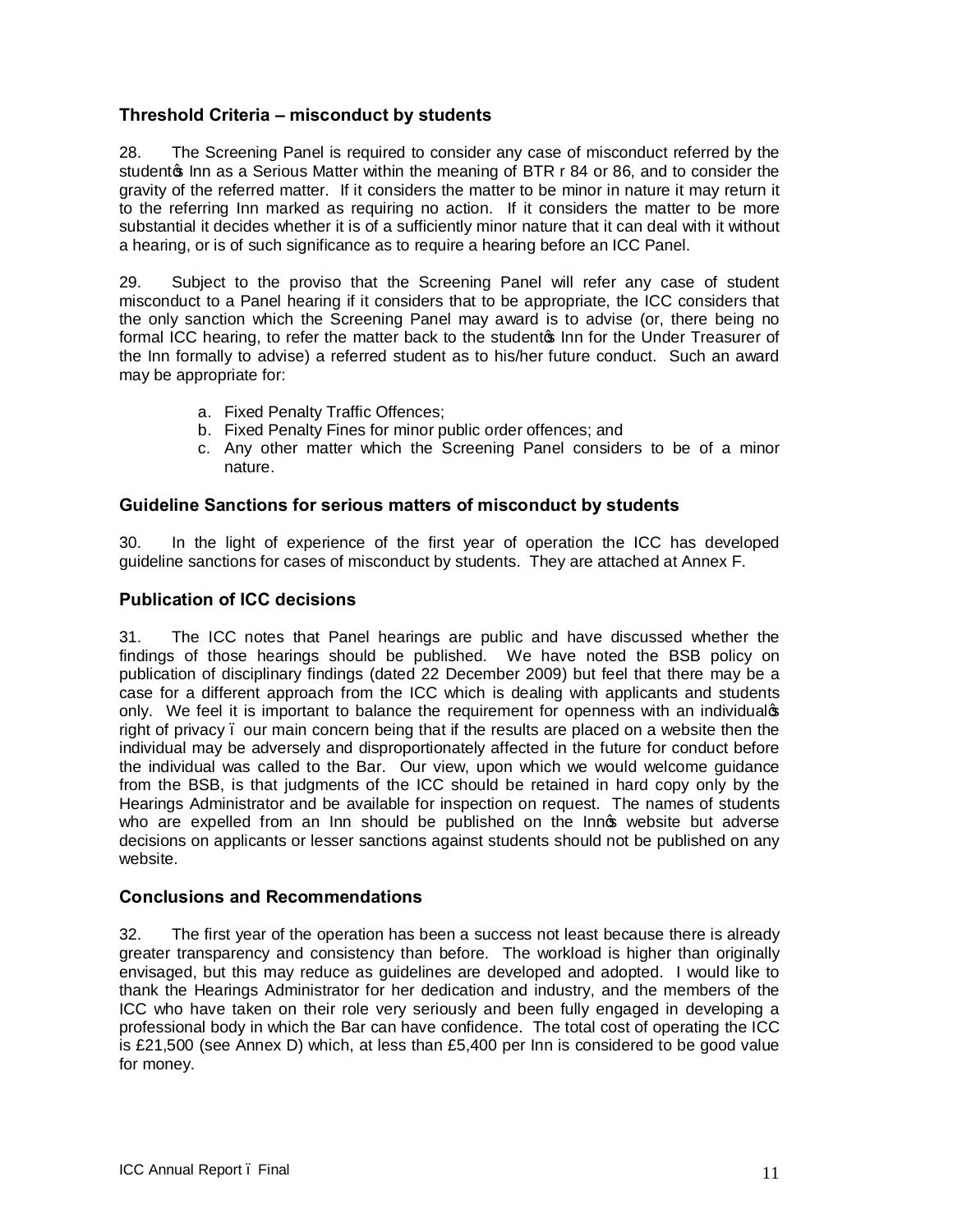- 33. A summary of our conclusions and recommendations is as follows:
	- a. Inns have the right, but no obligation, to be represented at ICC panel hearings and to make submissions as to the disposal of the case or make any other comment (paragraph 7);
	- b. BTRs should be amended so that students will be told that they need to update their contact details with their respective Inns whenever they move, such updates to include any moves or change of contact details after they have finished sitting their examinations (paragraph 10);
	- c. Students charged with misconduct should be provided with free legal assistance, preferably by their Inns (paragraphs 13 & 14);
	- d. Course providers and Inns should specifically remind students found guilty of plagiarism that even if they complete the academic course and receive a post graduate diploma they will still be subject to referral to the Inns Conduct Committee and a range of possible sanctions and that they may still be expelled by their Inn (paragraph 19a);
	- e. BVC Providers should be reminded of their obligation under paragraph 12 of the advice on plagiarism (para 19b);
	- f. BSB review decisions should contain full written reasons for any variation to an ICC decision (para 20);
	- g. Inns should refer to the ICC for determination all cases of applicants for admission where their fitness to practice is in issue (paragraph 22);
	- h. It is appropriate that, where the ICC thinks the case merits it, Under Treasurers should interview in person in a formal setting an applicant or a student to deliver advice as to future conduct (paragraph 24);
	- i. COIC should note
		- a. the Practice Direction on minor matters which may be retained by the Inns for determination, pursuant to the Bar Training Rules (BTR) r113 and ICC Rules r 47, set out at Annex E
		- b. the Guideline Sanctions for certain common offences considered by ICC Panels set out at Annex F.
	- j. COIC should note and agree the statement of Threshold Criteria developed pursuant to the Bar Training Rules (BTR) r113, setting out which cases are sufficiently minor in nature to be determined by the Screening Panel without referral to a Panel (paragraphs 25-29 of this report),

#### **SIGNATURE ON ORGINAL**

**HHJ Jeff Blackett**

Chair ICC 28 September 2010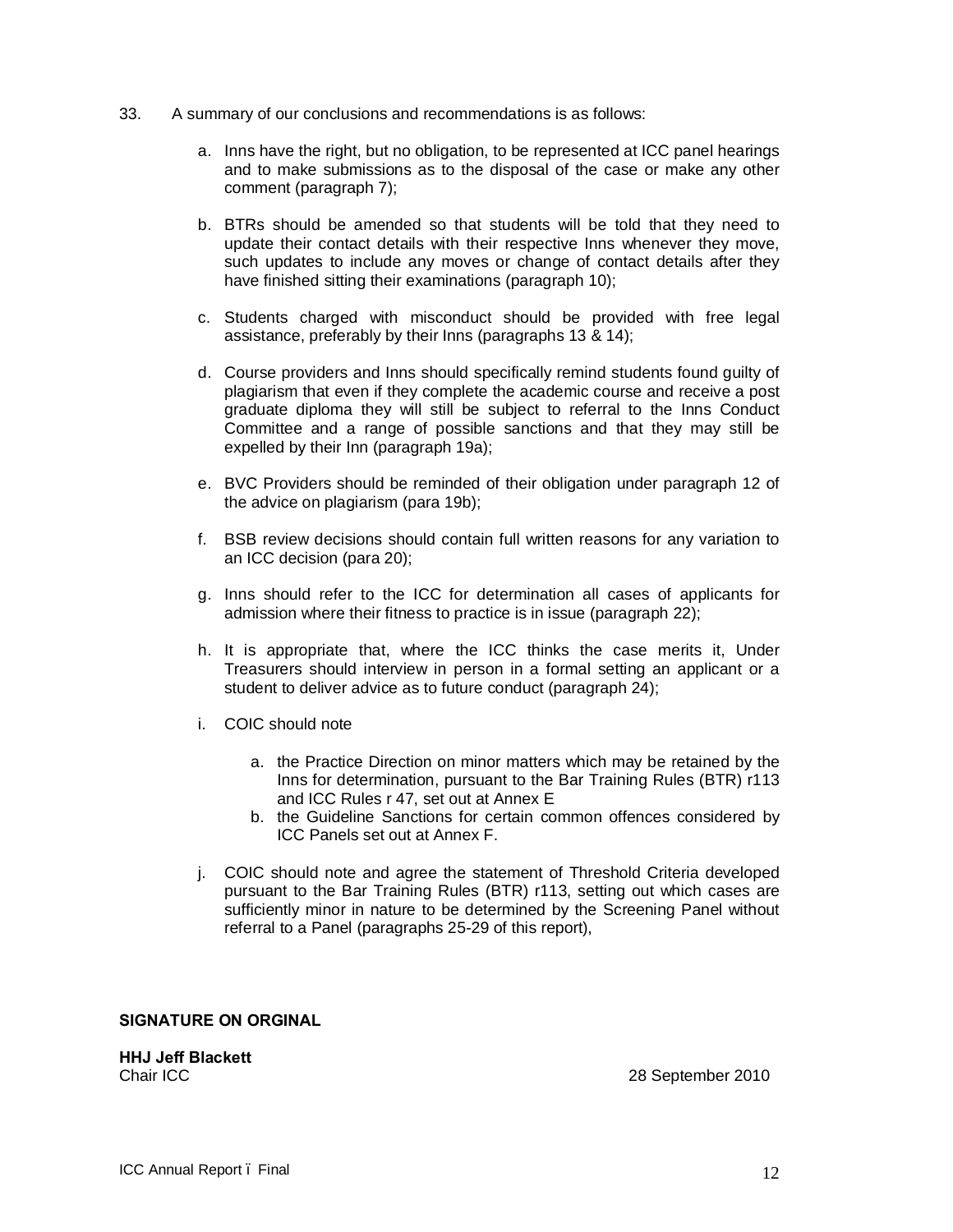## **Annexes:**

- A. List of members of ICC and Lay Representatives
- B. List of cases referred to ICC<br>C. List of those returned to their
- C. List of those returned to their Inn by the Screening Panel<br>D. Financial report
- D. Financial report<br>E. Practice Directio
- E. Practice Direction on minor matters<br>F. Guideline Sanctions for serious matt
- Guideline Sanctions for serious matters of misconduct by students and guidelines on admission criteria for applicants
- G. Proposed amendments to ICC Rules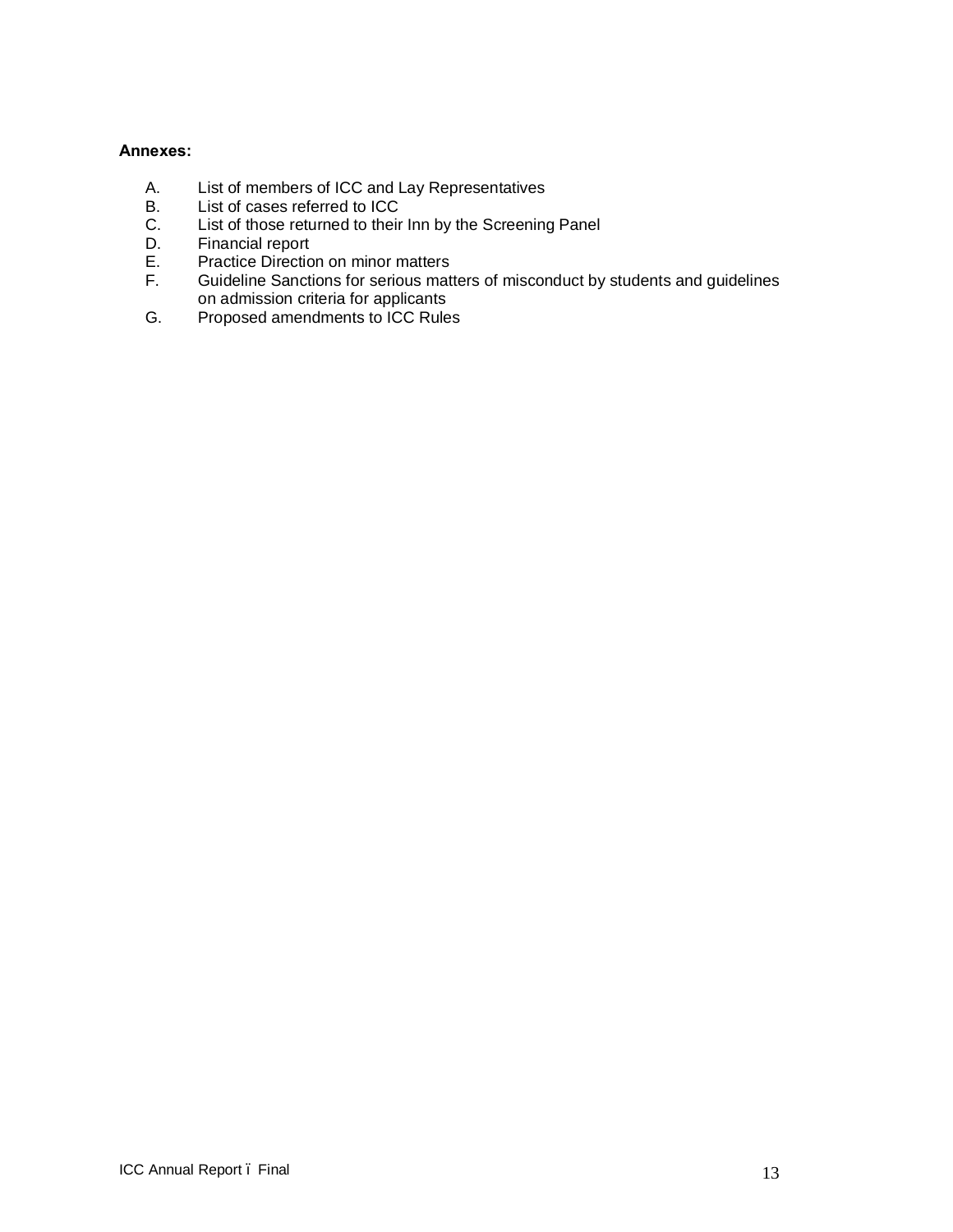## **Annex A**

## **List of ICC Committee Members and Lay Representatives (\*\*\* indicates volunteer to retire from the ICC)**

| <b>Name</b> | <b>Surname</b>        | <b>Title</b>             | Inn                               | <b>Chambers</b>                | <b>Panel</b>    |
|-------------|-----------------------|--------------------------|-----------------------------------|--------------------------------|-----------------|
| Charles     | Gray                  | Sir                      | $\mathsf{L}$                      | Retired                        | $\overline{22}$ |
| Anthony     | Bate***               | HHJ                      | $\overline{\mathsf{L}}$           | <b>Cambridge Crown Court</b>   |                 |
| Anand       | Beharrylal            | Esq                      | П                                 | 15 Newbridge Street            | $\overline{22}$ |
| David       | Povall                | $\overline{\text{E}}$ sq | $\overline{\mathsf{L}}$           | 23 Essex Street                | $\frac{1}{2}$   |
| Gordon      | Catford               | $\overline{\text{Esq}}$  | $\overline{\mathsf{L}}$           | <b>Crown Office Chambers</b>   | 1/2/2/2         |
| Graham      | Cooke ***             | Esq                      | $\overline{\mathsf{L}}$           | Kings Bench,                   |                 |
|             |                       |                          |                                   | Bournemouth                    |                 |
| Jonathan    | Klein                 | Esq                      | П                                 | Enterprise Chambers,           | $\frac{1}{2}$   |
|             |                       |                          |                                   | Leeds                          |                 |
| Jeremy      | Sullivan***           | <b>Lord Justice</b>      | $\overline{\mathsf{I}\mathsf{T}}$ | <b>Royal Courts of Justice</b> | $\frac{1}{2}$   |
| Margaret    | <b>Bickford-Smith</b> | $\overline{AC}$          | IT                                | <b>Crown Office Row</b>        | 1/2/2/2/2       |
| David       | Streatfeild-James     | $\overline{AC}$          | $\overline{\mathsf{I}\mathsf{T}}$ | <b>Atkin Chambers</b>          | $\frac{1}{2}$   |
| Daniel      | Matovu                | Esq                      | $\overline{\mathsf{I}\mathsf{T}}$ | 2 Temple Gardens               | $\frac{1}{2}$   |
| Karon       | Monaghan              | $\overline{AC}$          | IT                                | <b>Matrix Chambers</b>         | $\frac{1}{2}$   |
| Rosemary    | Burns***              | Ms                       | ΙΤ                                | 4 Breams Building              |                 |
| Simon       | <b>Russell Flint</b>  | $\overline{AC}$          | $\overline{\mathsf{I}\mathsf{T}}$ | 23 Essex Street                | $\frac{1}{2}$   |
| Jeremy      | Connor***             | H <sub>H</sub>           | $\overline{\text{MT}}$            | Retired                        |                 |
| Richard     | Wilmot-Smith          | $\overline{AC}$          | $\overline{\text{MT}}$            | 39 Essex Street                | 1/2/2/2         |
| Heather     | Rogers                | $\overline{OC}$          | MT                                | 54 Doughty Street              | $\frac{1}{22}$  |
|             |                       |                          |                                   | Chambers                       |                 |
| Elizabeth   | Blackburn***          | $\overline{AC}$          | $\overline{\text{MT}}$            | <b>Stone Chambers</b>          | $\frac{1}{2}$   |
| Jeremy      | Carter-Manning        | $\overline{AC}$          | $\overline{\text{MT}}$            | <b>Furnival Chambers</b>       | $\frac{1}{2}$   |
| Christopher | Morcom                | $\overline{AC}$          | $\overline{\text{MT}}$            | <b>Hogarth Chambers</b>        | $\frac{1}{2}$   |
| David       | Williams              | $\overline{AC}$          | MT                                | 5 CHAMBERS,                    | $\frac{1}{2}$   |
| Jeff        | <b>Blackett</b>       | HHJ                      | GI                                | The Royal Courts of            | $\frac{1}{222}$ |
|             |                       |                          |                                   | Justice                        |                 |
| Christopher | Jeans                 | QC                       | GI                                | 11 KBW                         | $\frac{1}{2}$   |
| David       | Phillips***           | $\overline{\mathsf{QC}}$ | $\overline{\mathsf{G}}$           | <b>Wilberforce Chambers</b>    |                 |
| Hodge       | Malek                 | QC                       | GI                                | 4. 5 Grays Inn                 | 1/1/2           |
| Monica      | Carss-Frisk***        | $\overline{AC}$          | $\overline{G}$                    | <b>Blackstone Chambers</b>     |                 |
| Oba         | <b>Nsugbe</b>         | $\overline{AC}$          | GI                                | <b>Pump Court Chambers</b>     | $\frac{1}{2}$   |
| Richard     | Lynagh***             | $\overline{AC}$          | $\overline{G}$                    | <b>Crown Office Chambers</b>   |                 |
| Timothy     | Young                 | $\overline{AC}$          | GI                                | 20 Essex Street                | $\frac{1}{2}$   |
|             |                       |                          |                                   |                                |                 |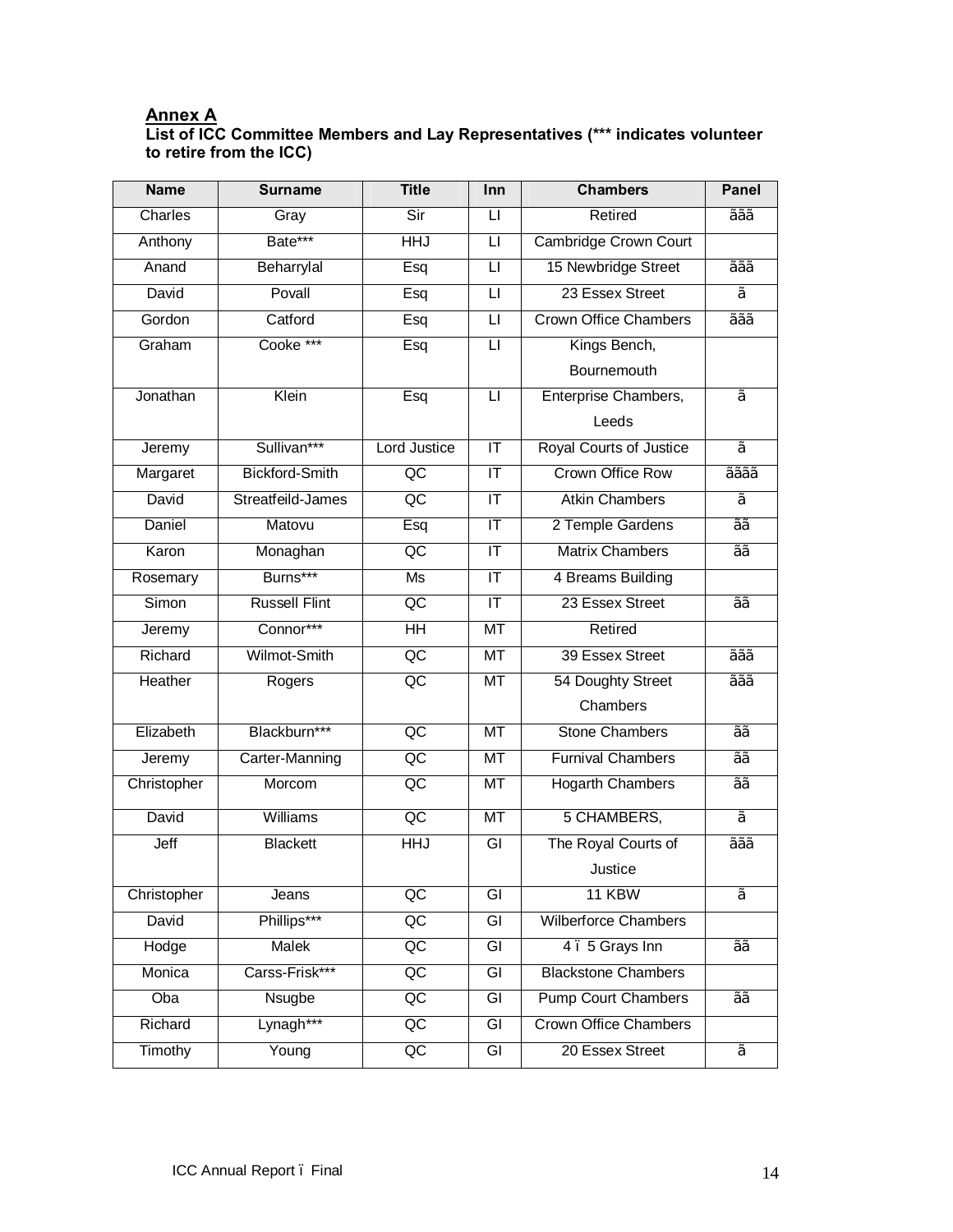## **List of ICC Lay Representatives**

| <b>Name</b>       | <b>Surname</b>        | <b>Title</b>             | Panel                    |
|-------------------|-----------------------|--------------------------|--------------------------|
| Christopher       | Benson                | Sir                      | $\frac{1}{2}$            |
| Manju             | Bhavnani              | OBE Dr                   |                          |
| <b>Beverley</b>   | <b>Brown</b>          | <b>Miss</b>              | $\frac{1}{2}$            |
| Kenneth           | <b>Crofton-Martin</b> | Esq                      |                          |
| Helga             | Drummond              | Professor                |                          |
| Emir <sub>K</sub> | <b>Feisal Mr</b>      | Esq                      | $\overline{\frac{1}{2}}$ |
| William           | Henderson             | Esq                      |                          |
| Beryl             | Hobson                | $\overline{\mathsf{Ms}}$ | 1/2/2/2                  |
| George            | Inch                  | Esq                      |                          |
| Christine         | Jackson               | $\overline{\mathsf{Ms}}$ |                          |
| Pradeep           | Khuti                 | $\overline{\mathsf{Mr}}$ |                          |
| Sophia J          | Lambert               | $\overline{\mathsf{Ms}}$ | $\frac{1}{2}$            |
| Hazelanne         | Lewis                 | $\overline{\mathsf{Ms}}$ |                          |
| Roger W           | Lucking               | Mr                       | $\frac{1}{2}$            |
| David             | Madel                 | Sir                      | $\frac{1}{2}$            |
| Lucy              | Melrose               | Ms                       | $\frac{1}{2}$            |
| Neville A         | Nagler                | Esq                      |                          |
| Margaret          | Rothwell              | $\overline{\mathsf{Dr}}$ |                          |
| Patricia          | Steel                 | Ms OBE                   | $\frac{1}{2}$            |
| Peter             | Thompson              | Esq                      |                          |
| David             | Walker                | Esq                      |                          |
| Veronica          | Thompson              | $\overline{\mathsf{Ms}}$ | $\frac{1}{2}$            |
| Kate              | Warnock-Smith         | Ms                       |                          |
| Ken               | Young                 | Professor                | 1/2/2/2                  |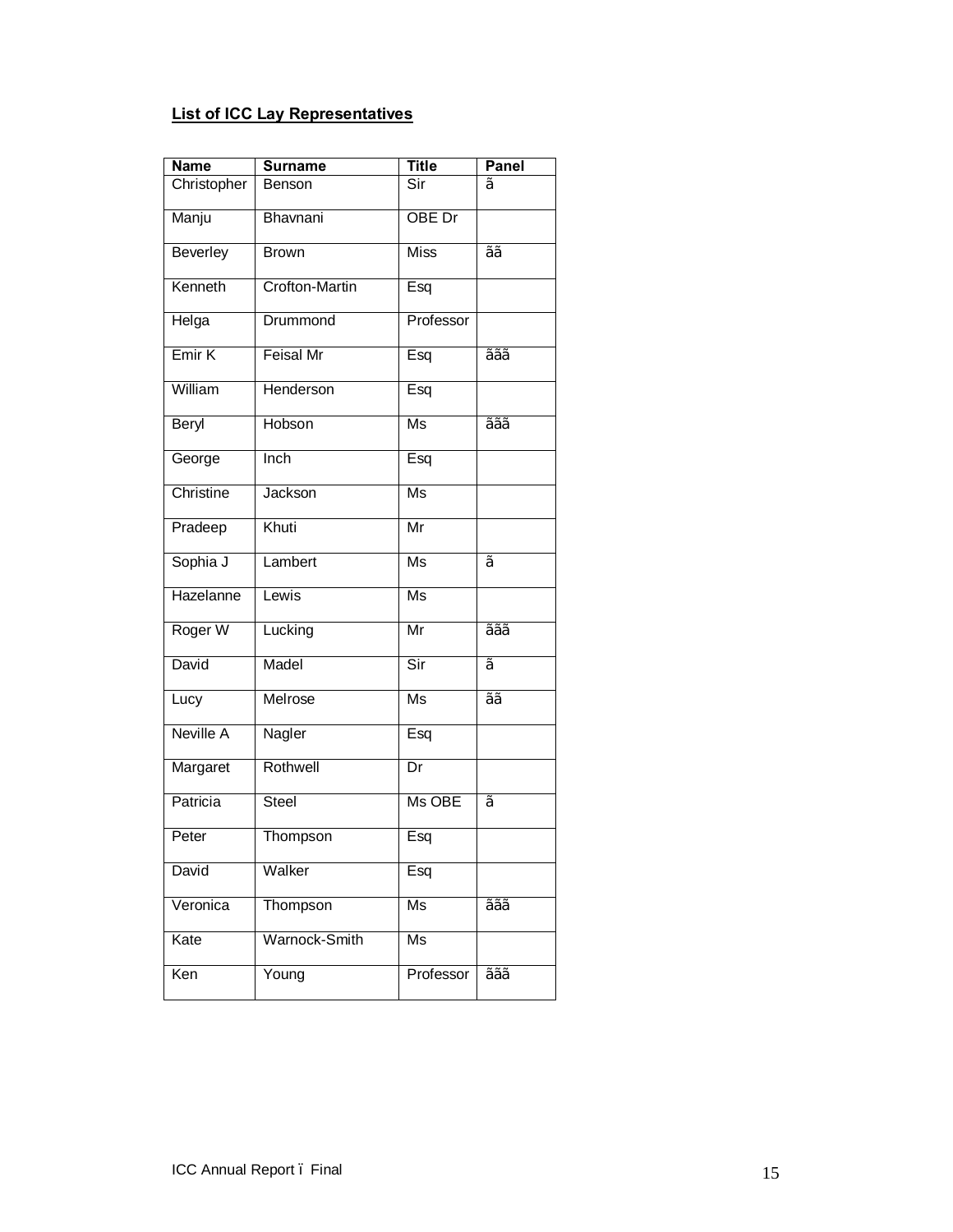## **Annex B – List of Cases referred to the ICC by the Inns (34)**

**RTI = Returned to Inn for Admission FAP = Considered Fit and Proper \*\*\* = Appealing ICC Decision**

| Applicants (24) |                                           |                              |                       |                      |            |                 |              |                             |                                                                                                                                                                     |
|-----------------|-------------------------------------------|------------------------------|-----------------------|----------------------|------------|-----------------|--------------|-----------------------------|---------------------------------------------------------------------------------------------------------------------------------------------------------------------|
|                 | <b>Offence</b>                            | Age at<br>time of<br>offence | <b>Present</b><br>Age | <b>Nat</b>           | <b>Sex</b> | <b>Sc Panel</b> | <b>Panel</b> | <b>Panel</b><br><b>Date</b> | <b>Final Disposal</b>                                                                                                                                               |
|                 | Traffic Offence:<br>Drink Driving         | 25yrs                        | 27yrs                 | Asian Pakistani      | M          | 01/06/2010      | Yes          | 05/08/2010                  | FAP RTI for admission                                                                                                                                               |
|                 | Bankruptcy                                | 43yrs                        | 44yrs                 | Asian Bangladeshi    | M          | 09/02/2010      | Yes          | 10/03/10<br>&14/04/10       | FAP RTI for admission                                                                                                                                               |
|                 | Drunk and<br>Disorderly<br>behaviour      | 19yrs                        | 20yrs                 | <b>White British</b> | M          | 11/03/2010      | Yes          | 14/04/2010                  | FAP RTI for admission                                                                                                                                               |
|                 | Bankruptcy                                | 39yrs                        | 40yrs                 | <b>White British</b> |            | 14/07/2010      | Yes          | 28/07/2010                  | Admission delayed until a<br>period of 18 months had<br>lapsed from date of<br>discharge from<br>bankruptcy. Appeal<br>upheld. Sanction varied<br>to 6 month delay. |
|                 | Plagiarism                                | 21yrs                        | 23yrs                 | <b>White British</b> | F          | 14/07/2010      | Yes          | 04/08/2010                  | Outstanding                                                                                                                                                         |
|                 | 1 Theft<br>2 Criminal Damage<br>3 Assault | 27yrs                        | 47yrs                 | <b>White British</b> | M          | 28/04/2010      | Yes          | 13/05/2010                  | FAP RTI for admission                                                                                                                                               |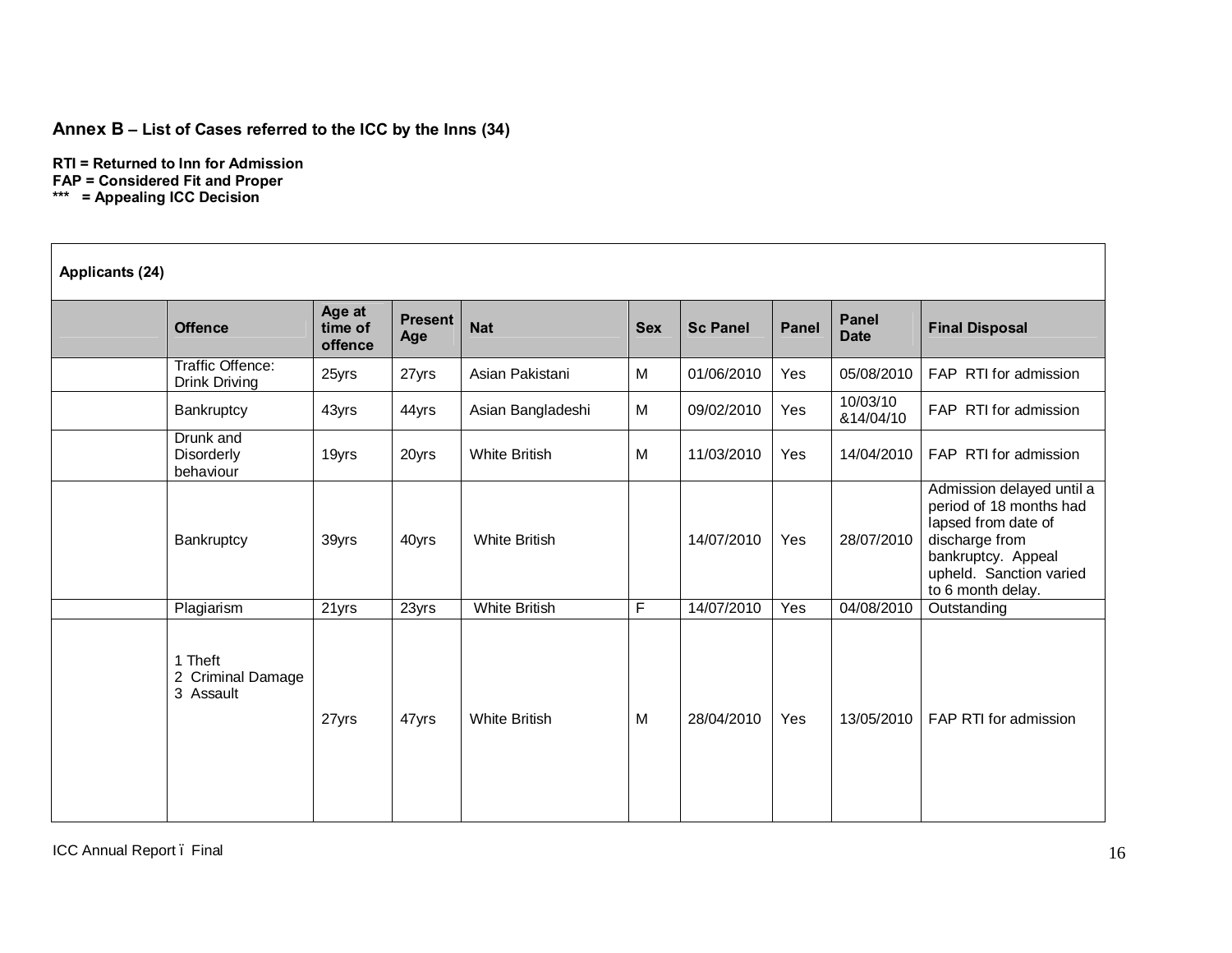| <b>Offence</b>                                                                                                                                                                                                                                                                 | Age at<br>time of<br>offence | <b>Present</b><br>Age | <b>Nat</b>           | <b>Sex</b> | <b>Sc Panel</b> | <b>Panel</b> | <b>Panel</b><br><b>Date</b>   | <b>Final Disposal</b>                          |
|--------------------------------------------------------------------------------------------------------------------------------------------------------------------------------------------------------------------------------------------------------------------------------|------------------------------|-----------------------|----------------------|------------|-----------------|--------------|-------------------------------|------------------------------------------------|
| <b>Traffic Offence:</b><br>disqualification<br>from driving<br>2 Possession of an<br>illegal substance<br>with intent to<br>supply sell;<br>3 Possession of<br>counterfeit<br>currency with<br>intent to defraud;<br>4 Traffic Offence:<br>Driving without<br>tax & insurance. | 19yrs                        | 33yrs                 | <b>White British</b> | M          | 30/10/2009      | Yes          | 25/12/2009                    | FAP RTI for admission                          |
| Bankruptcy                                                                                                                                                                                                                                                                     | 33yrs                        | 35yrs                 | <b>White British</b> | F          | 28/04/2010      | Yes          | 13/05/2010<br>&<br>01/06/2010 | Admission delayed until<br>Dec 2010            |
| <b>Common Assault</b><br>2 Criminal Damage<br>& threatening<br>behaviour<br>Traffic Fine (3)<br>3 <sup>1</sup><br>4 Traffic fine<br>speeding                                                                                                                                   | 40yrs                        | 42yrs                 | Asian Pakistani      | M          | 01/06/2010      | Yes          | 01/07/2010                    | Not be admitted to<br>Lincoln's Inn until 2013 |
| <b>Drink Driving</b><br>2 Failure to provide<br>speciman                                                                                                                                                                                                                       | 25yrs                        | 27yrs                 | <b>White British</b> | M          | 30/10/2009      | Yes          | 14/01/2010                    | FAP RTI for admission                          |
| <b>Drink Driving</b><br>2 No Insurance                                                                                                                                                                                                                                         | 21yrs                        | 40yrs                 | <b>White British</b> | M          | 14/07/2010      | Yes          | 28/07/2010                    | FAP RTI for admission                          |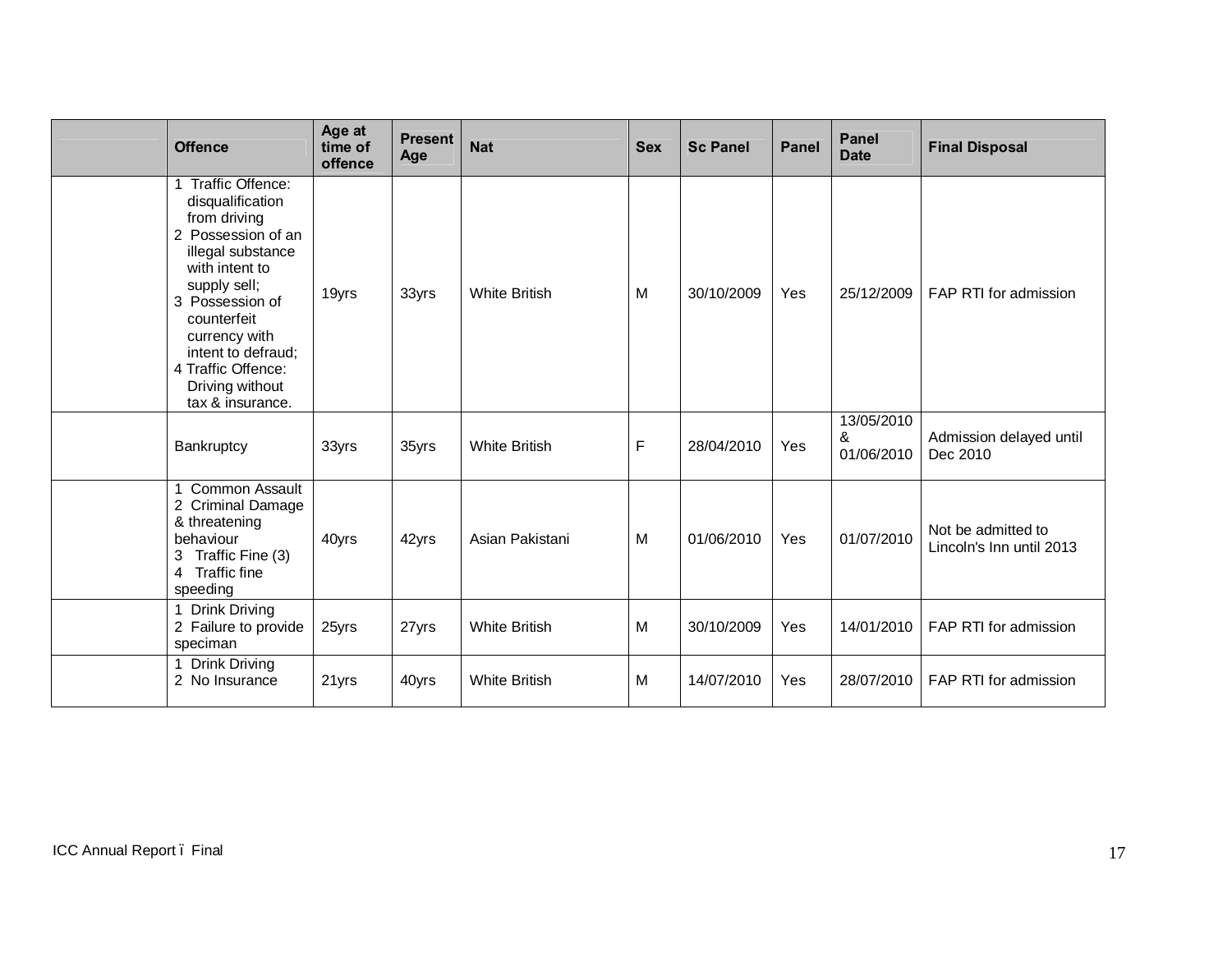| <b>Offence</b>                                                                                                                                                                                                         | Age at<br>time of<br>offence               | <b>Present</b><br>Age | <b>Nat</b>                    | <b>Sex</b> | <b>Sc Panel</b> | <b>Panel</b> | <b>Panel</b><br><b>Date</b> | <b>Final Disposal</b>                    |
|------------------------------------------------------------------------------------------------------------------------------------------------------------------------------------------------------------------------|--------------------------------------------|-----------------------|-------------------------------|------------|-----------------|--------------|-----------------------------|------------------------------------------|
| False statement<br>1.<br>to obtain<br>insurance<br>2.<br>No insurance<br>Minor traffic<br>3.<br>road offence<br>Failing to<br>4.<br>surrender to<br>bail<br>5.<br>Possessing<br>offensive<br>weapon in<br>public place | 31yrs                                      | 37yrs                 | Asian Pakistani               | M          | 01/06/2010      | Yes          | 21/07/2010                  | FAP RTI for admission                    |
| Criminal Damage<br>2 Burglary<br>3 Public Disorder<br>4 Possession of an<br>offensive weapon                                                                                                                           | 13yrs,<br>15yrs,<br>17yrs<br>and 19<br>yrs | 23yrs                 | Any other black<br>background | M          | 09/02/2010      | Yes          | 10/03/2010                  | FAP RTI for admission                    |
| <b>Common Assault</b>                                                                                                                                                                                                  | 16yrs                                      | 26yrs                 | <b>White British</b>          | M          | 30/10/2009      | Yes          | 25/12/2009                  | FAP RTI for admission                    |
| 1 Drink Driving<br>2 Disqualified for<br>Driving                                                                                                                                                                       | 31yrs                                      | 37yrs                 | <b>Black African</b>          | M          | 10/12/2009      | Yes          | 04/02/2010                  | FAP RTI for admission                    |
| Use of a motor<br>vehicle without 3rd<br>party insurance                                                                                                                                                               | 21yrs                                      | 22yrs                 | Asian Pakistani               | M          | 01/06/2010      | Yes          | 04/08/2010                  | Outstanding                              |
| Bankruptcy                                                                                                                                                                                                             | 23yrs                                      | 28yrs                 | Asian British                 | F          | 30/10/2009      | Yes          | 14/01/2010                  | FAP RTI for admission                    |
| Disciplinary offence                                                                                                                                                                                                   | 76yrs                                      | 77yrs                 | <b>White British</b>          | M          | 28/04/2010      | Yes          | 19/05/2010                  | Not to be Admitted.<br>Appeal dismissed. |
| 1.Speeding (5)<br>2.Red light                                                                                                                                                                                          | 34yrs                                      | 35yrs                 | <b>White British</b>          | M          | 28/04/2010      | Yes          | 19/05/2010                  | FAP RTI for admission                    |
| False statement<br>(x3)                                                                                                                                                                                                | 38yrs                                      | 41yrs                 | <b>Black Carribean</b>        | M          | 14/07/2010      | Yes          | 05/08/2010                  | Not to be admitted                       |
| Theft & Burglary                                                                                                                                                                                                       | 31yrs                                      | 36 yrs                | White British                 | M          | 11/03/2010      | Yes          | 03/06/2010                  | FAP RTI for admission                    |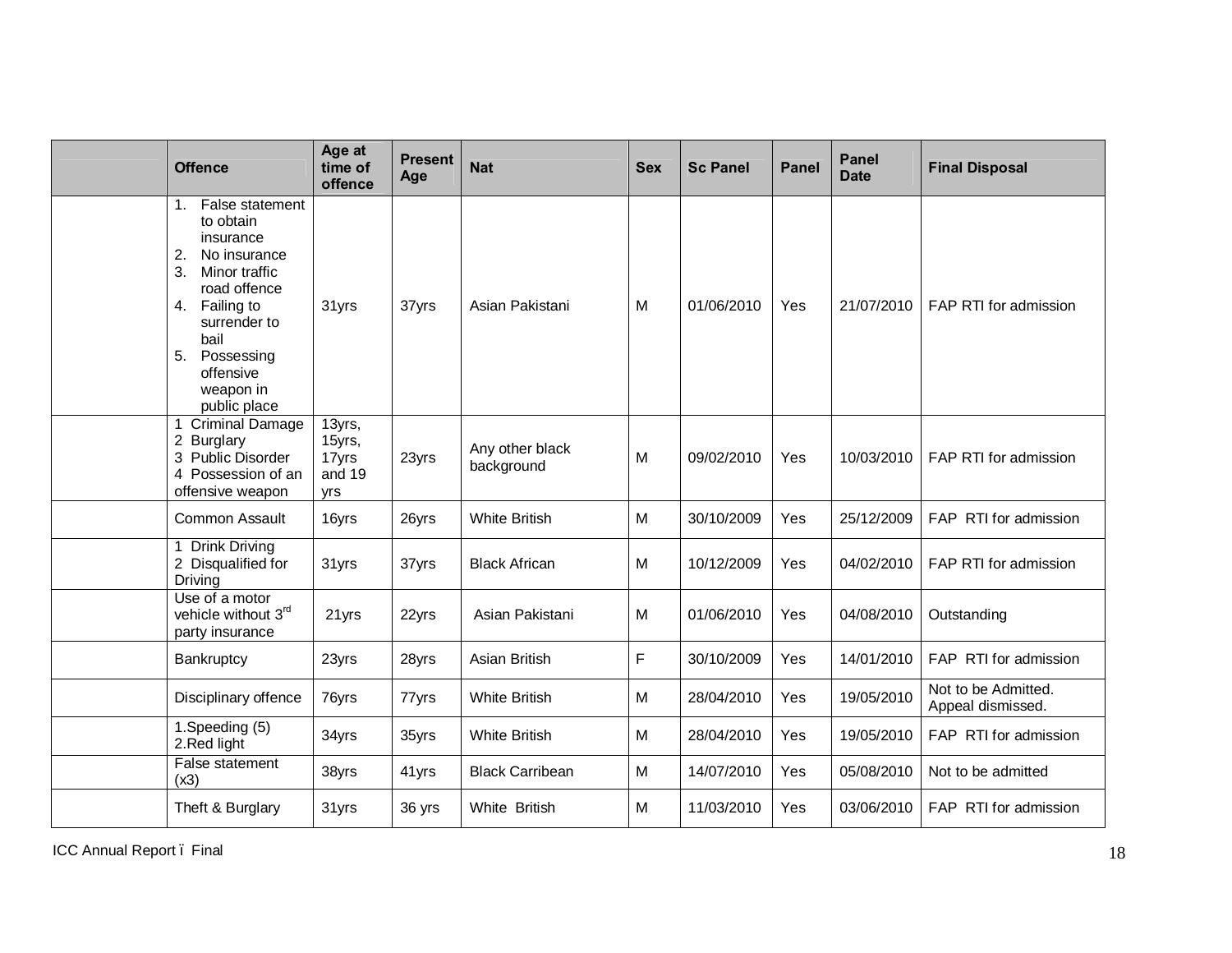|                                   | <b>Offence</b>                                                                                                 | Age at<br>time of<br>offence | <b>Present</b><br>Age | <b>Nat</b>             | <b>Sex</b>              | <b>Sc Panel</b> | <b>Panel</b> | Panel<br><b>Date</b> | <b>Final Disposal</b>                                            |
|-----------------------------------|----------------------------------------------------------------------------------------------------------------|------------------------------|-----------------------|------------------------|-------------------------|-----------------|--------------|----------------------|------------------------------------------------------------------|
|                                   | Violation of the<br>Colorado rules of<br>Professional<br>Misconduct                                            | 42yrs                        | 44yrs                 | <b>White American</b>  | M                       | 10/12/2009      | Yes          | 03/03/2010           | FAP RTI for admission                                            |
|                                   | <b>Drink Driving</b><br>2 No Insurance                                                                         | 20yrs                        | 24yrs                 | <b>White British</b>   | M                       | 01/06/2010      | Yes          | 08/07/2010           | FAP RTI for admission                                            |
|                                   | Bankruptcy                                                                                                     | 26yrs                        | 32yrs                 | <b>White British</b>   | M                       | 09/02/2010      | Yes          | 10/03/2010           | FAP RTI for admission                                            |
| Students (9)                      |                                                                                                                |                              |                       |                        |                         |                 |              |                      |                                                                  |
|                                   | Plagiarism                                                                                                     | 24yrs                        | 24yrs                 | <b>Black Caribbean</b> | M                       | 30/10/2009      | Yes          | 20/01/2010           | Advised to future conduct                                        |
|                                   | Plagiarism                                                                                                     | 29yrs                        | 29yrs                 | Asian Pakistani        | $\overline{\mathsf{M}}$ | 09/02/2010      | Yes          | 27/04/2010           | Reprimanded                                                      |
|                                   | Plagiarism                                                                                                     | 31yrs                        | 31yrs                 | Asian Bangladeshi      | M                       | 28/04/2010      | Yes          | 09/06/2010           | Expulsion from Lincoln's<br>Inn. Appeal dismissed.               |
|                                   | Plagiarism                                                                                                     | 21yrs                        | 22yrs                 | Asian Bangladeshi      | M                       | 10/12/2009      | Yes          | 16/02/2010           | Call to Bar suspended for<br>6 months                            |
|                                   | Plagiarism                                                                                                     | 54yrs                        | 54yrs                 | <b>Black Caribbean</b> | M                       | 28/04/2010      | Yes          | 09/06/2010           | Reprimand                                                        |
|                                   | Plagiarism                                                                                                     | 29yrs                        | 30yrs                 | Asian Bangladeshi      | M                       | 10/12/2009      | Yes          | 16/02/2010           | <b>Expulsion from Lincoln's</b><br>Inn. Appeal dismissed.        |
|                                   | <b>Common Assault</b>                                                                                          | 22yrs                        | 24yrs                 | <b>White British</b>   | M                       | 10/12/2009      | Yes          | 03/02/2010           | Call to the Bar suspended<br>for 17 months. Appeal<br>dismissed. |
|                                   | Plagiarism                                                                                                     | 25yrs                        | 25yrs                 | Asian Bangladeshi      | M                       | 30/10/2009      | Yes          | 20/01/2010           | <b>Expulsion from Lincoln's</b><br>Inn. Appeal dismissed.        |
|                                   | <b>IVA</b>                                                                                                     | 23yrs                        | 24yrs                 | <b>White British</b>   | M                       | 07/07/2010      | Yes          | 07/07/2010           | RTI for Call to the Bar                                          |
| <b>Transferring Solicitor (1)</b> |                                                                                                                |                              |                       |                        |                         |                 |              |                      |                                                                  |
|                                   | <b>Bribery</b><br>2 Traded without<br>sufficient capital<br>and illegally<br>reversed customer<br>transactions | 19yrs                        | 59yrs                 | <b>British</b>         | M                       | 10/12/2009      | Yes          | 04/02/2010           | FAP RTI for admission                                            |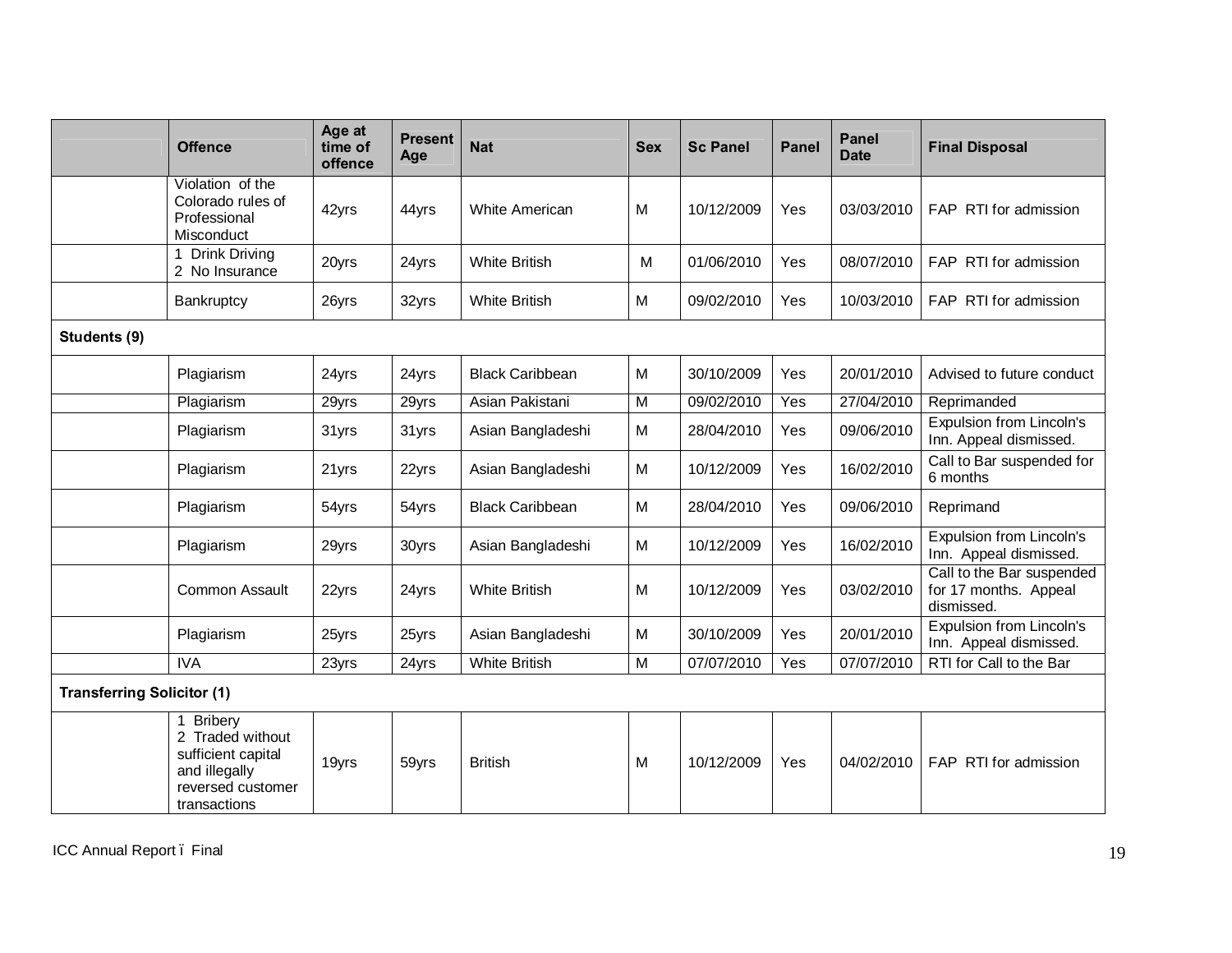# **Annex C – List of those returned to the Inn by the Screening Panel (43)**

| Applicants (33) |                                    |                              |                       |                      |            |                 |              |                   |                                    |
|-----------------|------------------------------------|------------------------------|-----------------------|----------------------|------------|-----------------|--------------|-------------------|------------------------------------|
|                 | <b>Offence</b>                     | Age at<br>time of<br>offence | <b>Present</b><br>Age | <b>Nat</b>           | <b>Sex</b> | <b>Sc Panel</b> | <b>Panel</b> | <b>Panel Date</b> | <b>Final</b><br><b>Disposal</b>    |
|                 | 1 Assault and<br>2 Criminal Damage | 24yrs                        | 42yrs                 | <b>White British</b> | M          | 01/06/2010      | No           | n/a               | No Hearing<br>RTI for<br>admission |
|                 | <b>Misc Admission Declaration</b>  | 25yrs<br>24yrs               | 27yrs                 | <b>White British</b> | F          | 11/03/2010      | No           | n/a               | No Hearing<br>RTI for<br>admission |
|                 | <b>Misc Admission Declaration</b>  | 10yrs                        | 25yrs                 | <b>White British</b> | M          | 11/03/2010      | <b>No</b>    | n/a               | No Hearing<br>RTI for<br>admission |
|                 | <b>Drink Driving</b>               | 29yrs                        | 52yrs                 | <b>White British</b> | M          | 01/06/2010      | No           | n/a               | No Hearing<br>RTI for<br>admission |
|                 | <b>IVA</b>                         | 29yrs                        | 39yrs                 | <b>White British</b> | F          | 14/07/2010      | No           | Outstanding       | No Hearing<br>RTI for<br>admission |
|                 | <b>Traffic Fine- Drink Driving</b> | 17yrs                        | 23yrs                 | <b>White British</b> | F          | 01/06/2010      | No           | n/a               | No Hearing<br>RTI for<br>admission |
|                 | Drunk & Disorderly                 | 19yrs                        | 28yrs                 | <b>White British</b> | M          | 01/06/2010      | No           | n/a               | No Hearing<br>RTI for<br>admission |
|                 | Driving with a dangerous load      | 22yrs                        | 24yrs                 | Asian British        |            | 14/07/2010      | <b>No</b>    | n/a               | No Hearing<br>RTI for<br>admission |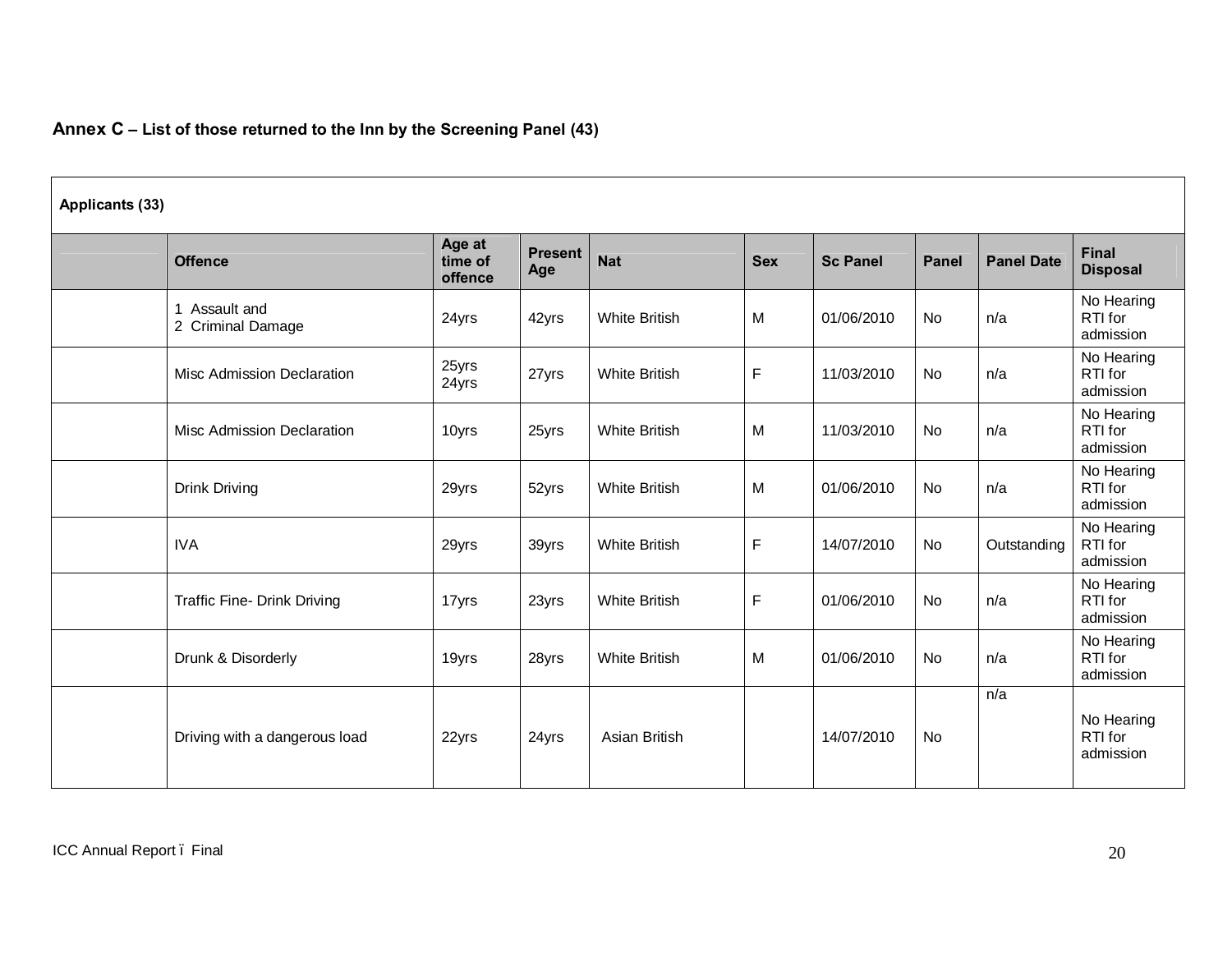| <b>Offence</b>                                      | Age at<br>time of<br>offence | <b>Present</b><br>Age | <b>Nat</b>                             | <b>Sex</b>  | <b>Sc Panel</b> | <b>Panel</b> | <b>Panel Date</b> | <b>Final</b><br><b>Disposal</b>                       |
|-----------------------------------------------------|------------------------------|-----------------------|----------------------------------------|-------------|-----------------|--------------|-------------------|-------------------------------------------------------|
| Failing to comply with a hire purchase<br>agreement | 19yrs                        | 23yrs                 | <b>White British</b>                   | M           | 10/12/2009      | No           | n/a               | No Hearing<br>RTI for<br>admission                    |
| Shoplifting                                         | 28yrs                        | 35yrs                 | <b>White British</b>                   | $\mathsf F$ | 14/07/2010      | <b>No</b>    | n/a               | No Hearing<br>RTI to admit                            |
| Driving using phone as Sat Nav (x2)                 | 25yrs                        | 28yrs                 | Asian British                          | M           | 14/07/2010      | No           | n/a               | No Hearing<br>RTI for<br>admission &<br>to be advised |
| Driving without due care and attention              | 18yrs                        | 27yrs                 | <b>Chinese British</b>                 | $\mathsf F$ | 14/07/2010      | No           | n/a               | No Hearing<br>RTI for<br>admission                    |
| Shoplifting - Theft                                 | 19yrs                        | 27yrs                 | Any other white<br>background/Ukranian | $\mathsf F$ | 28/04/2010      | No           | n/a               | No Hearing<br>RTI for<br>admission                    |
| Traffic Offence: No Insurance                       | 28yrs                        | 31yrs                 | <b>Black African</b>                   | M           | 30/10/2009      | No           | n/a               | No Hearing<br>RTI for<br>admission                    |
| Food Hygiene Infringements                          | 40yrs                        | 41yrs                 | Any other Asian<br>background          | M           | 25/12/1968      | No           | n/a               | No Hearing<br>RTI for<br>admission                    |
| Causing Alarm and Distress                          | 19yrs                        | 22yrs                 | Any other Asian<br>background          | $\mathsf F$ | 10/12/2009      | No           | n/a               | No Hearing<br>RTI for<br>admission                    |
| Swearing in public                                  | 21yrs                        | 26yrs                 | Any Other mixed<br>background British  | $\mathsf F$ | 30/10/2009      | No           | n/a               | No Hearing<br>RTI for<br>admission                    |
| Shoplifting                                         | 13yrs                        | 23yrs                 | <b>White British</b>                   | M           | 01/06/2010      | <b>No</b>    | n/a               | No Hearing<br>RTI for<br>admission                    |
| <b>Drink Driving</b>                                | 36yrs                        | 44yrs                 | Black, any other<br>black background   | M           | 14/07/2010      | No           | n/a               | No Hearing<br>RTI to admit                            |
| <b>Making False Statements</b>                      | 47yrs                        | 49yrs                 | <b>Black African</b>                   | M           | 10/12/2009      | No           | n/a               | No Hearing<br>RTI for<br>admission                    |

ICC Annual Report . Final 21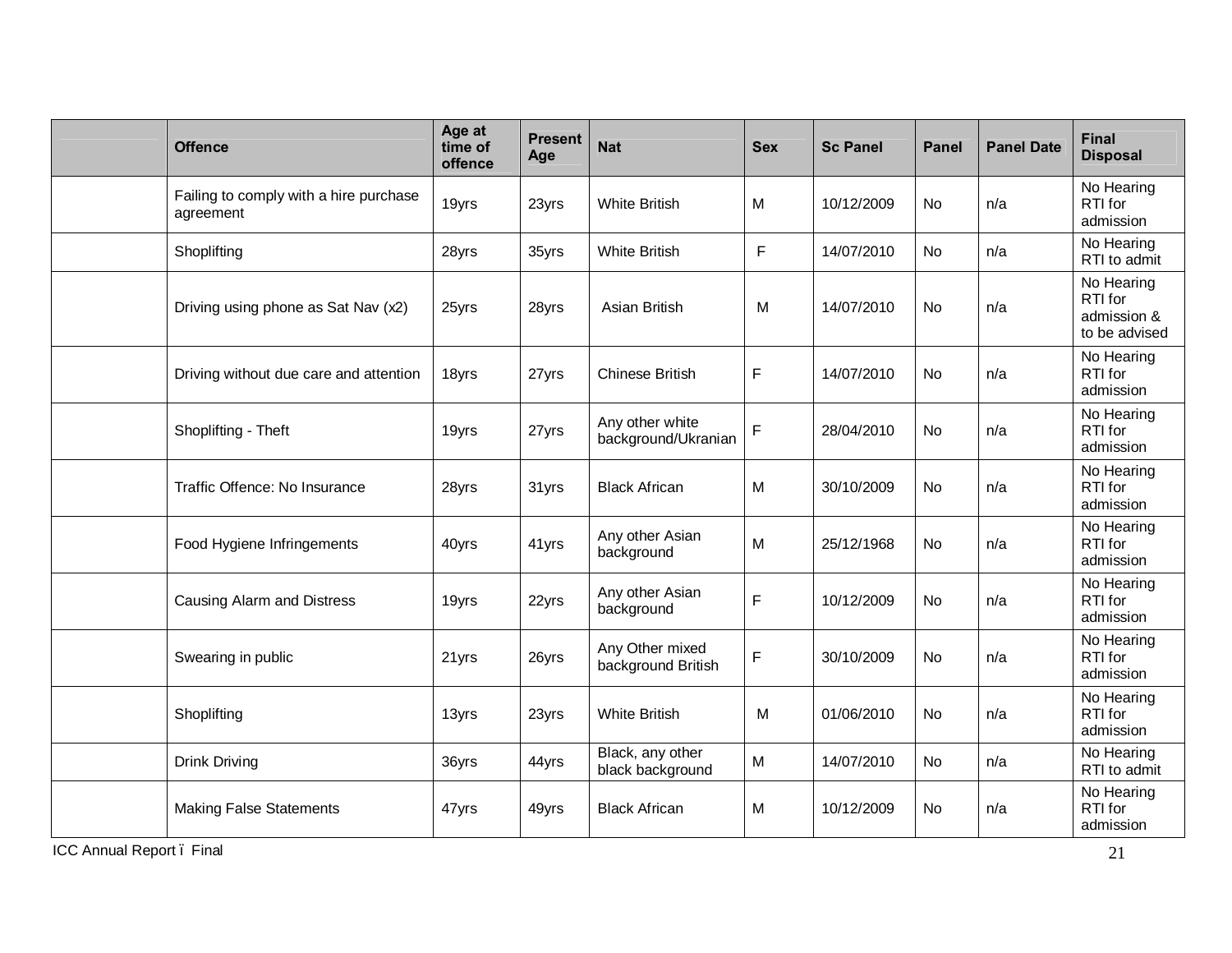| <b>Offence</b>                                               | Age at<br>time of<br>offence | <b>Present</b><br>Age | <b>Nat</b>                            | <b>Sex</b>   | <b>Sc Panel</b> | <b>Panel</b> | <b>Panel Date</b> | <b>Final</b><br><b>Disposal</b>    |
|--------------------------------------------------------------|------------------------------|-----------------------|---------------------------------------|--------------|-----------------|--------------|-------------------|------------------------------------|
| Traffic Offence: No Insurance                                | 19yrs                        | 22yrs                 | <b>White British</b>                  | M            | 10/12/2009      | No           | n/a               | No Hearing<br>RTI for<br>admission |
| Traffic Fine - CCJ                                           | 40yrs                        | 45yrs                 | <b>White British</b>                  | M            | 01/06/2010      | <b>No</b>    | n/a               | No Hearing<br>RTI for<br>admission |
| <b>Drink Driving</b>                                         | 20yrs                        | 23yrs                 | Any other Asian<br>background British | M            | 09/02/2010      | No           | n/a               | No Hearing<br>RTI for<br>admission |
| Shoplifting                                                  | 13yrs                        | 28yrs<br>old          | Any other white<br>background British | $\mathsf F$  | 28/04/2010      | <b>No</b>    | n/a               | No Hearing<br>RTI to admit         |
| Drive without due care and attention<br>1.<br>2 No Insurance | 29yrs                        | 34yrs                 | <b>Black British</b>                  | $\mathsf{F}$ | 14/07/2010      | No           | n/a               | No Hearing<br>RTI for<br>admission |
| <b>Drink Driving</b>                                         | 27yrs                        | 49yrs                 | <b>White British</b>                  | M            | 09/02/2010      | No           | n/a               | No Hearing<br>RTI for<br>admission |
| <b>Police Caution</b>                                        | 16yrs                        | 26yrs                 | <b>White British</b>                  | M            | 28/04/2010      | No           | n/a               | No Hearing<br>RTI for<br>admission |
| <b>Caution for Criminal Damage</b>                           | 38yrs                        | 40yrs                 | <b>White British</b>                  | M            | 01/06/2010      | No           | n/a               | No Hearing<br>RTI for<br>admission |
| <b>Traffic Offence: Speeding</b>                             | 19yrs                        | 20yrs                 | <b>White British</b>                  | $\mathsf F$  | 11/03/2010      | No           | n/a               | No Hearing<br>RTI for<br>admission |
| Drunk and Disorderly behaviour                               | 19yrs                        | 22yrs                 | <b>White British</b>                  | M            | 09/02/2010      | No           | n/a               | No Hearing<br>RTI for<br>admission |
| Speeding                                                     | 22yrs                        | 25yrs                 | <b>White British</b>                  | M            | 10/12/2009      | No           | n/a               | No Hearing<br>RTI for<br>admission |
| Speeding fine (x2)                                           | 29yrs                        | 30rys                 | <b>White British</b>                  | F            | 14/07/2010      | No           | n/a               | No Hearing<br>RTI for<br>admission |

ICC Annual Report . Final 22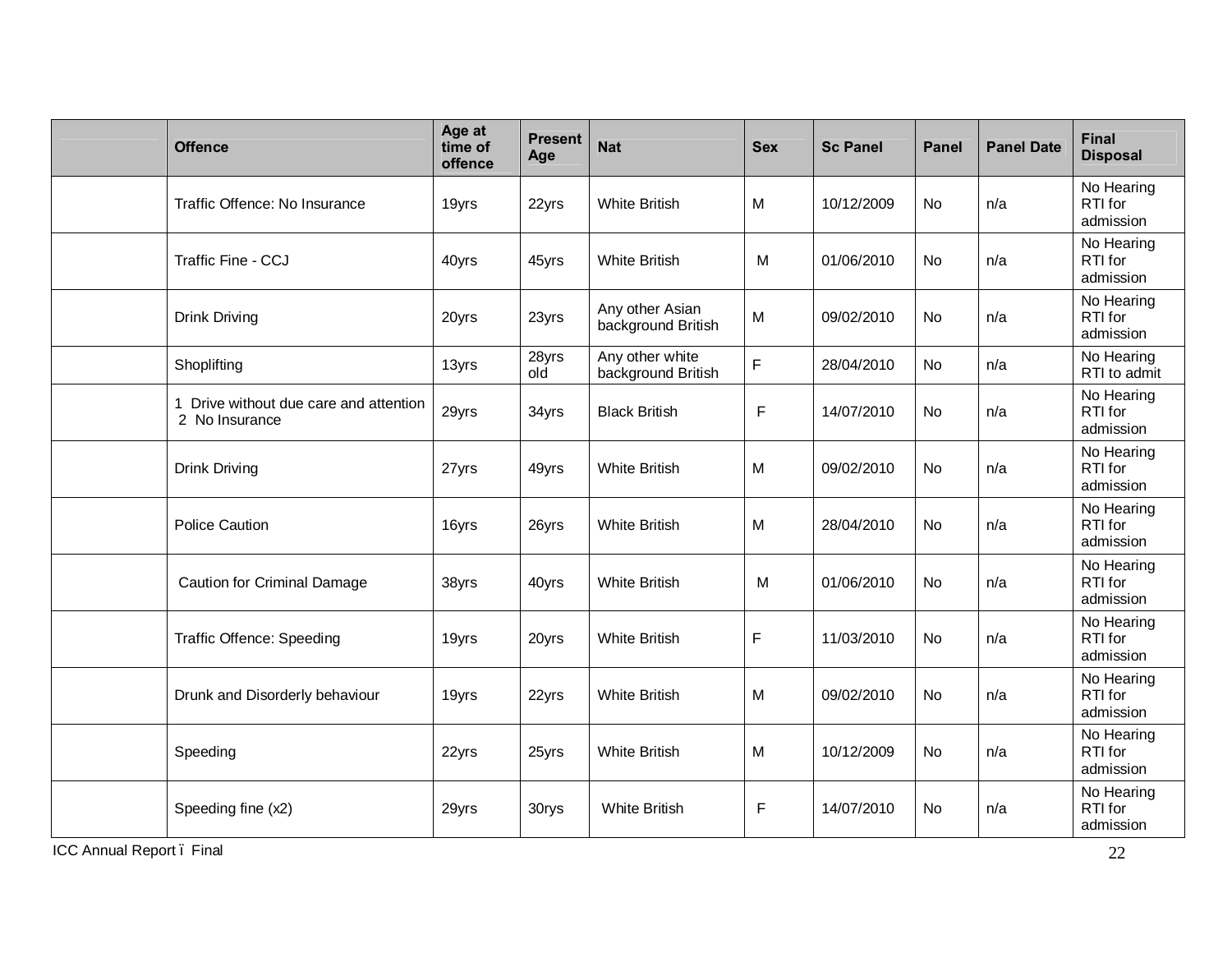|                                    | <b>Offence</b>                                                                                                      | Age at<br>time of<br>offence | <b>Present</b><br>Age | <b>Nat</b>           | <b>Sex</b> | <b>Sc Panel</b>   | <b>Panel</b> | <b>Panel Date</b> | <b>Final</b><br><b>Disposal</b>                   |
|------------------------------------|---------------------------------------------------------------------------------------------------------------------|------------------------------|-----------------------|----------------------|------------|-------------------|--------------|-------------------|---------------------------------------------------|
|                                    | Bankruptcy                                                                                                          | 33yrs                        | 38yrs                 | <b>White British</b> | M          | 14/07/2010        | No           | n/a               | No Hearing<br>RTI to admit                        |
| Students (5)                       |                                                                                                                     |                              |                       |                      |            |                   |              |                   |                                                   |
|                                    | 1 Traffic Fine - Speeding<br>2 Non Disclosure                                                                       | 37yrs                        | 38yrs                 | <b>White British</b> | F          | 01/06/2010        | No           | n/a               | No Hearing<br>Panel<br>RTI for Call to<br>the Bar |
|                                    | Non Disclosure                                                                                                      | tbc                          | tbc                   | <b>White British</b> | M          | Paper<br>Decision | <b>No</b>    | n/a               | No Hearing<br>Panel<br>RTI for Call to<br>the Bar |
|                                    | 1 Breach of Peace<br>2 Non Disclosure                                                                               | 20yrs                        | 24yrs                 | <b>Black African</b> | F          | 11/03/2010        | No           | n/a               | No Hearing<br>Panel<br>RTI for Call to<br>the Bar |
|                                    | <b>Drink Driving</b>                                                                                                | 20yrs                        | 50yrs                 | <b>White British</b> | M          | 11/03/2010        | No           | n/a               | No Hearing<br>Panel<br>RTI for Call to<br>the Bar |
|                                    | Possession of Cannabis                                                                                              | 17yrs                        | 22yrs                 | <b>White British</b> | F          | 14/07/2010        | No           | n/a               | Waiting for<br>future info                        |
| <b>Transferring Solicitors (5)</b> |                                                                                                                     |                              |                       |                      |            |                   |              |                   |                                                   |
|                                    | Shoplifting<br>1<br>Traffic Offense: Causing damage<br>$\mathbf{2}$<br>whilst parking and not reporting<br>incident | 15 & 28yrs                   | 36yrs                 | <b>White British</b> | M          | 09/02/2010        | No           | n/a               | No Hearing<br>Panel<br>RTI for Call to<br>the Bar |
|                                    | Drunk & Disorderly Behaviour                                                                                        | 23yrs                        | 28yrs                 | African/British      | F          | 01/06/2010        | No           | n/a               | No Hearing<br>Panel<br>RTI for Call to<br>the Bar |
|                                    | Bankruptcy                                                                                                          | 41yrs                        | 51yrs                 | <b>White British</b> | F          | 09/02/2010        | No           | n/a               | No Hearing<br>Panel<br>RTI for Call to<br>the Bar |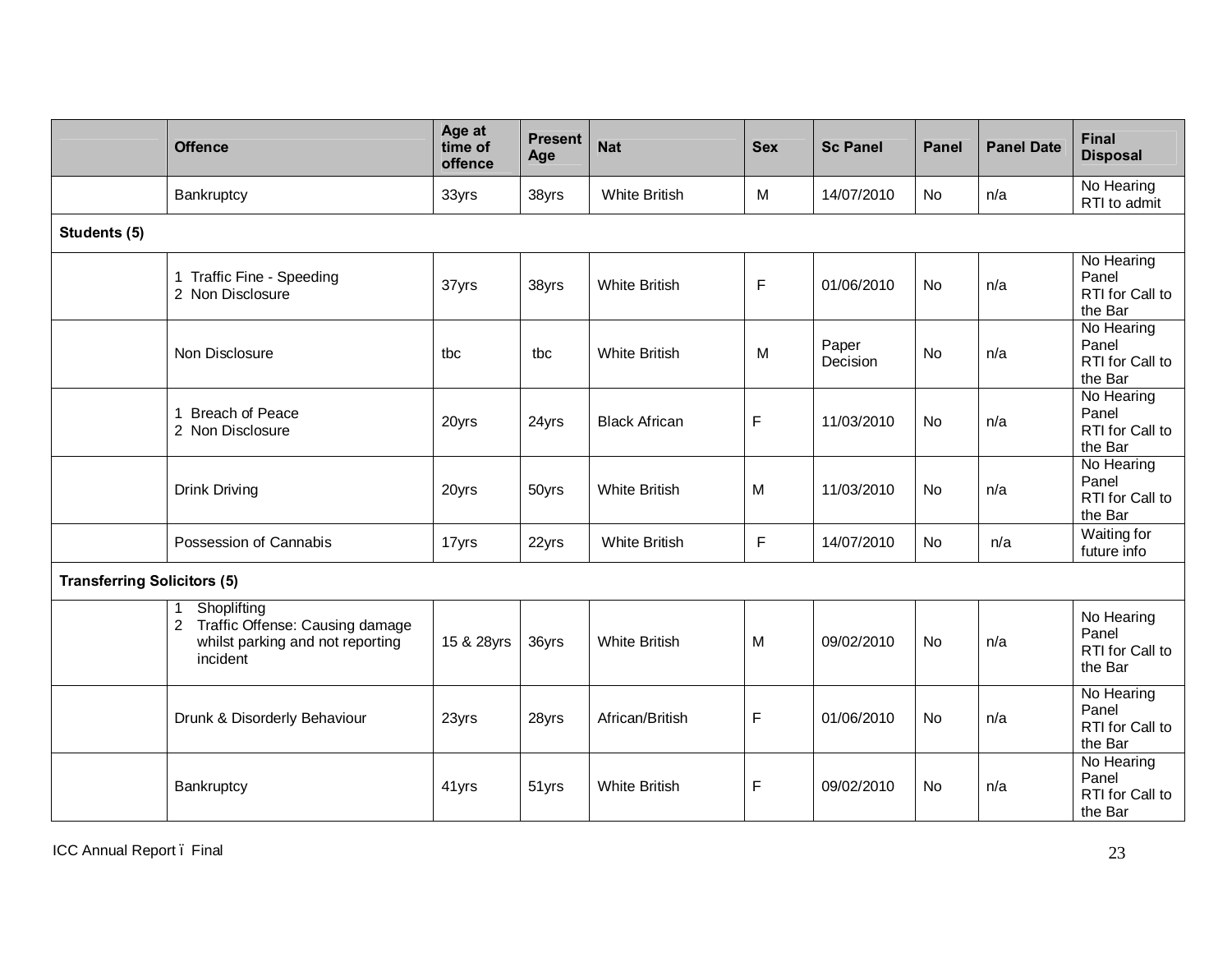| <b>Offence</b>                        | Age at<br>time of<br>offence | <b>Present</b><br>Age | <b>Nat</b>    | <b>Sex</b> | <b>Sc Panel</b>   | Panel | <b>Panel Date</b> | Final<br><b>Disposal</b>                          |
|---------------------------------------|------------------------------|-----------------------|---------------|------------|-------------------|-------|-------------------|---------------------------------------------------|
| <b>Drink Driving</b>                  | 28yrs                        | 52yrs                 | White British | M          | 14/07/2010        | No    | n/a               | No Hearing<br>Panel<br>RTI for Call to<br>the Bar |
| Drink Driving<br>Non Disclosure<br>2. | 21yrs                        | 55yrs                 | White British | M          | Paper<br>Decision | No    | n/a               | No Hearing<br>Panel<br>RTI for Call to<br>the Bar |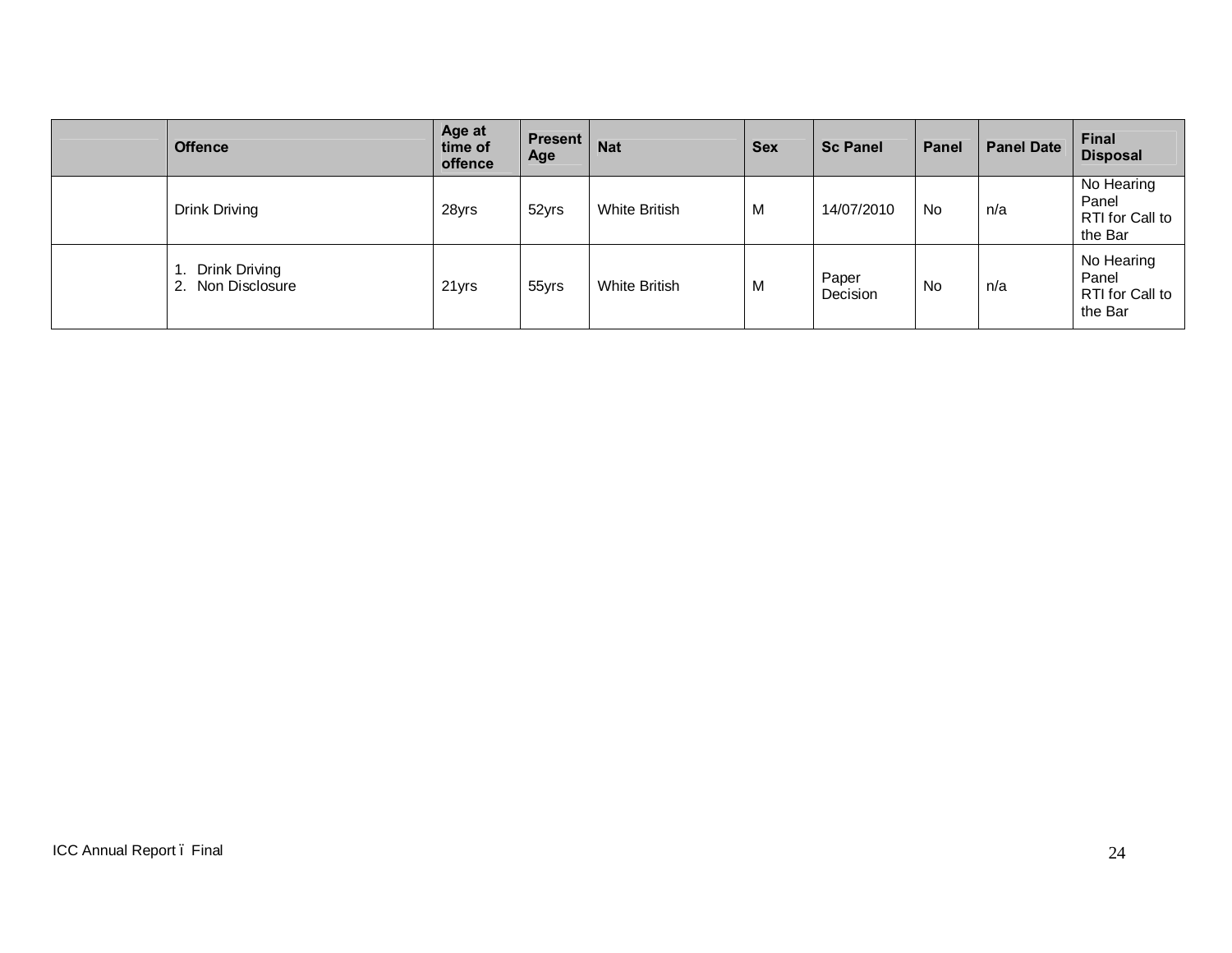## **Annex D**

ICC Financial Report 09 . 10

| Outgoing                                                                     | <b>Amount</b>         |
|------------------------------------------------------------------------------|-----------------------|
| <b>Lay Representatives</b>                                                   | £3,000                |
| <b>Office (Administrators salary)</b>                                        | £18,000               |
| <b>ICC Catering</b>                                                          | 500.00                |
| TOTAL                                                                        | £21,500               |
| Office equipment, stationary etc<br>Provided free of charge by Lincoln's Inn | * Pd by Lincolns' Inn |

**\*** This should be divided amongst the Inns but we are unable to ascertain the value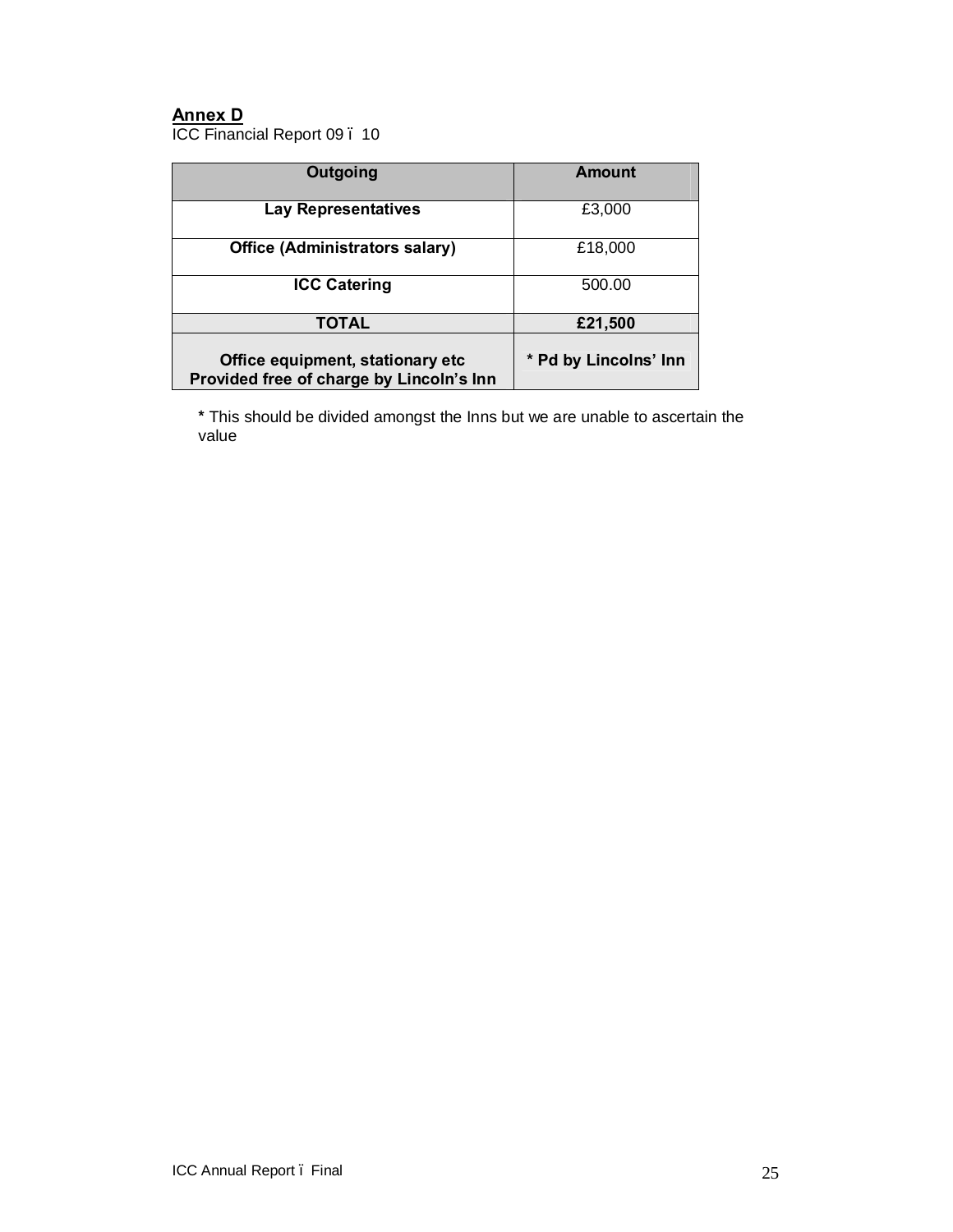## **Annex E**

## **Practice Direction on minor matters which may be automatically be retained by the Inns for determination (ICC Rule 47)**

- 1. This direction is given subject to the overriding principles that
	- (1) An Inn must refer any case relating to admission or student misconduct to the ICC where it is in any doubt as to the appropriate disposal.
	- (2) Any case where the fitness to practise of an applicant for admission to an Inn is in issue must be referred to the ICC for determination.
- 2. Subject to paragraph 1, the ICC directs as follows:

The following Admission/ Student misconduct cases may be automatically retained by the Inn for determination:

**Fixed penalty traffic offences (other than those which after totting up** result in disqualification from driving)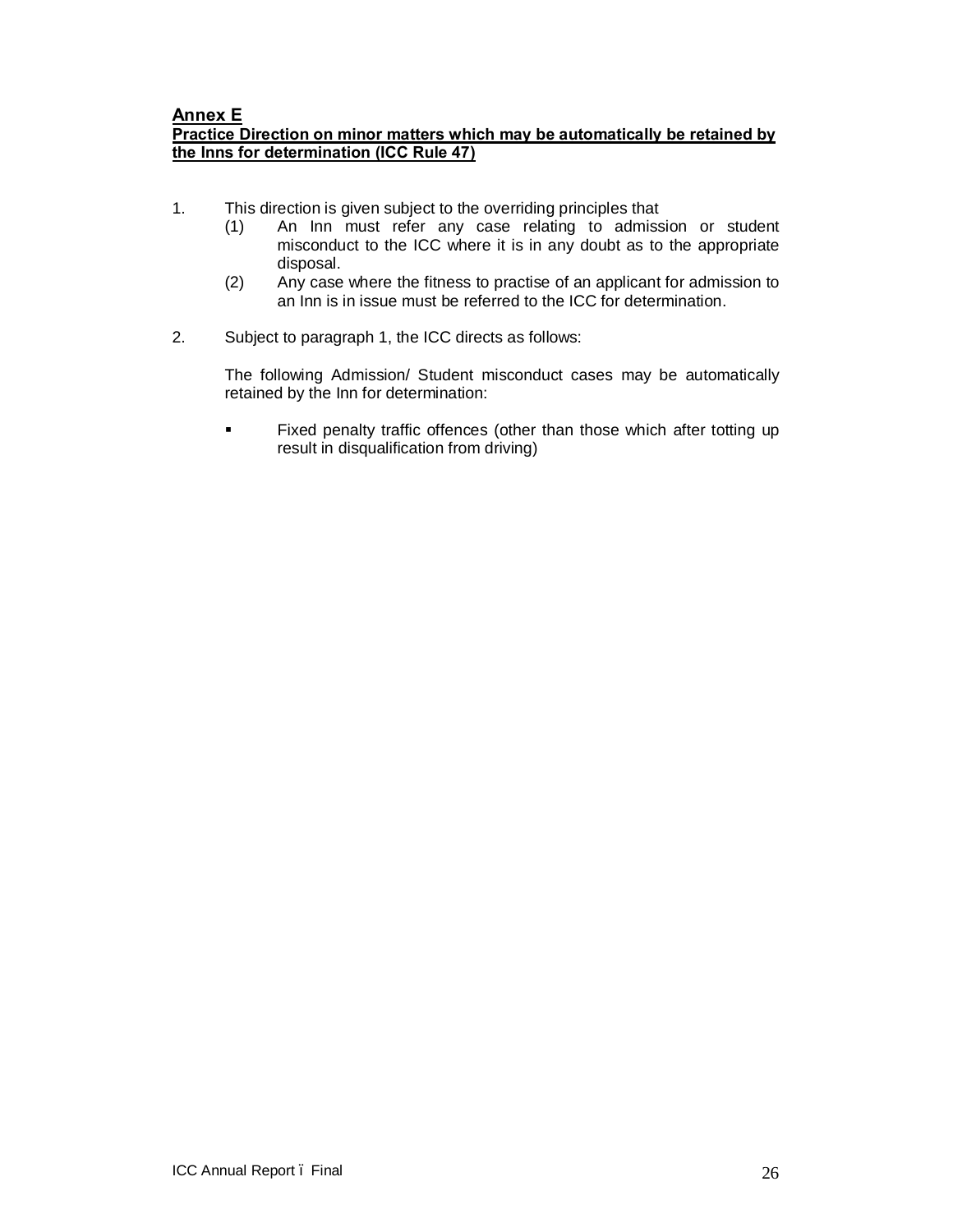## **Annex F**

**Guideline Sanctions for certain cases of misconduct by students** and guidelines on admission criteria for applicants

#### **NOTES**

Where students have failed to disclose that they have served a custodial sentence of any kind at any time, they will be expelled unless there are exceptional mitigating circumstances.

Where applicants disclose that they have served a custodial sentence of any kind at any time, they will not normally be certified as fit and proper to practise unless they have demonstrated, over a long period, that they are completely rehabilitated and have retrieved their good name.

Where students or applicants have been dishonest, apart from in very trivial circumstances, they will be expelled or refused admission unless there are exceptional mitigating circumstances

The following guidance provides a starting point in relation to students or applicants who have committed the following offences. ICC Panels will have regard to the aggravating and mitigating factors listed in Annex 1 of *Sentencing Guidance: Breaches of the Code of Conduct of the Bar of England and Wales (Version 1 2009)* in addition to specific aggravating and mitigating factors listed below.

| <b>Driving Offences</b>                          |                                                      |
|--------------------------------------------------|------------------------------------------------------|
| Drink or Drugs                                   | Entry to Inn, or Call postponed for at least 3 years |
|                                                  | following date of conviction.                        |
| Insurance Offences                               | Entry to Inn, or Call postponed for a least 1 year   |
|                                                  | following date of conviction                         |
| Speed Limits (when part of a series of           | Warning as to future conduct                         |
| offences or as a result of totting up)           |                                                      |
| Disqualified Driver                              | Entry to Inn, or Call postponed for at least 1 year  |
|                                                  | after disqualification for one or more serious       |
|                                                  | motoring offence                                     |
|                                                  | Where disqualification as a result of totting up,    |
|                                                  | Warning as to future conduct                         |
|                                                  |                                                      |
| <b>Aggravating factors</b>                       | <b>Mitigating Factors</b>                            |
| <b>Previous Criminal Convictions</b><br>$\Omega$ | $\circ$ Genuine remorse                              |
| Involved in accident causing personal<br>$\circ$ | o Nobody else involved                               |
| injury                                           | o Alcohol reading only just over the prohibited      |
| High Alcohol level<br>$\circ$                    | level                                                |
| Lack of cooperation with police<br>$\circ$       | Compelling personal reasons<br>$\circ$               |
|                                                  |                                                      |
| <b>Acts of Violence</b>                          |                                                      |
| Assault                                          | Entry to Inn or Call postponed for at least 3 years  |
|                                                  | following date of conviction.                        |
| Serious violence                                 | Application to join Inn refused, expulsion of        |
|                                                  | student.                                             |
|                                                  |                                                      |
| <b>Aggravating Factors</b>                       | <b>Mitigating Factors</b>                            |
| Previous criminal convictions<br>$\cap$          | Violence started as self defence<br>$\Omega$         |
| Lack of cooperation with the police<br>O         | Voluntarily compensated victim<br>$\circ$            |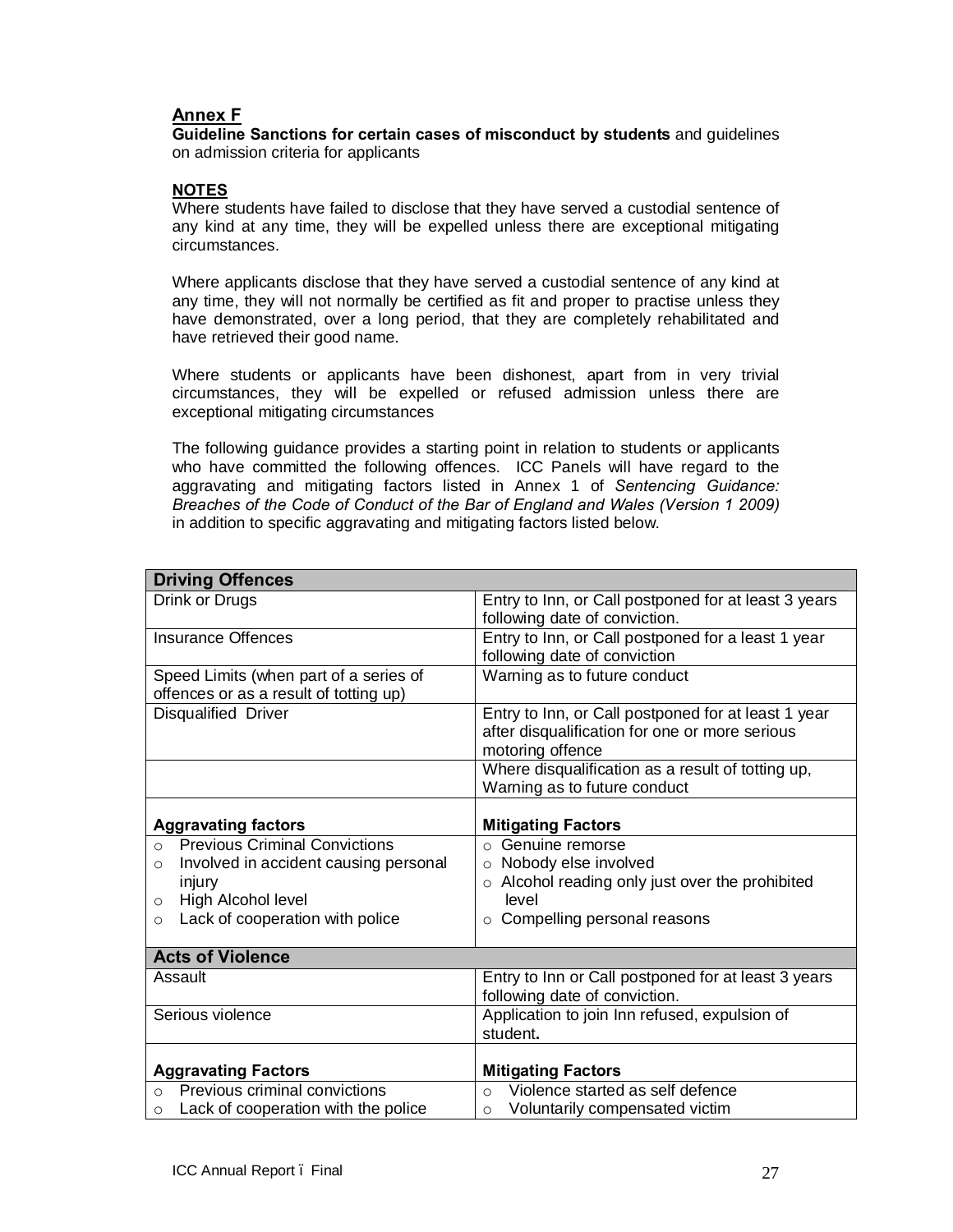| Use of a weapon<br>$\circ$<br>Victim was particularly vulnerable<br>$\Omega$<br>Intent to cause harm<br>$\Omega$<br>Discriminatory motivation<br>O | Personal injury caused minor<br>$\circ$                                                                                                          |
|----------------------------------------------------------------------------------------------------------------------------------------------------|--------------------------------------------------------------------------------------------------------------------------------------------------|
|                                                                                                                                                    |                                                                                                                                                  |
| <b>Drugs Offences</b>                                                                                                                              |                                                                                                                                                  |
| Any offence involving Class A drugs or<br>trafficking or supply of Class B and C<br>drugs                                                          | Application to join Inn refused, expulsion of<br>student.                                                                                        |
| Simple possession of Class B and C drugs                                                                                                           | Entry to Inn or Call postponed for at least 3 years<br>following date of conviction.                                                             |
| <b>Aggravating Factors</b>                                                                                                                         | <b>Mitigating Factors</b>                                                                                                                        |
| <b>Previous Criminal Convictions</b><br>$\Omega$                                                                                                   | $\circ$ Genuine remorse                                                                                                                          |
| Lack of cooperation with police<br>$\circ$                                                                                                         | $\circ$ Age of offence                                                                                                                           |
| <b>Non Criminal Conduct Offences</b>                                                                                                               |                                                                                                                                                  |
| Plagiarism                                                                                                                                         | Expulsion or admission refused except in Type A<br>cases (BPTC Handbook para 6.2.5) where call or<br>admission may be delayed.                   |
| Making false declaration                                                                                                                           | Expulsion or admission refused where false<br>declaration was designed to mislead.                                                               |
| Non Disclosure                                                                                                                                     | Expulsion or admission refused where false<br>declaration was designed to mislead.                                                               |
| Bankruptcy/IVA                                                                                                                                     | Entry to Inn or date of Call delayed for three years<br>from date of discharge (normally automatic two years<br>after declaration of bankruptcy) |
| <b>Aggravating Factors</b>                                                                                                                         | <b>Mitigating Factors</b><br>o Genuine remorse<br>$\circ$ Age of offence<br>○ Absence of dishonesty                                              |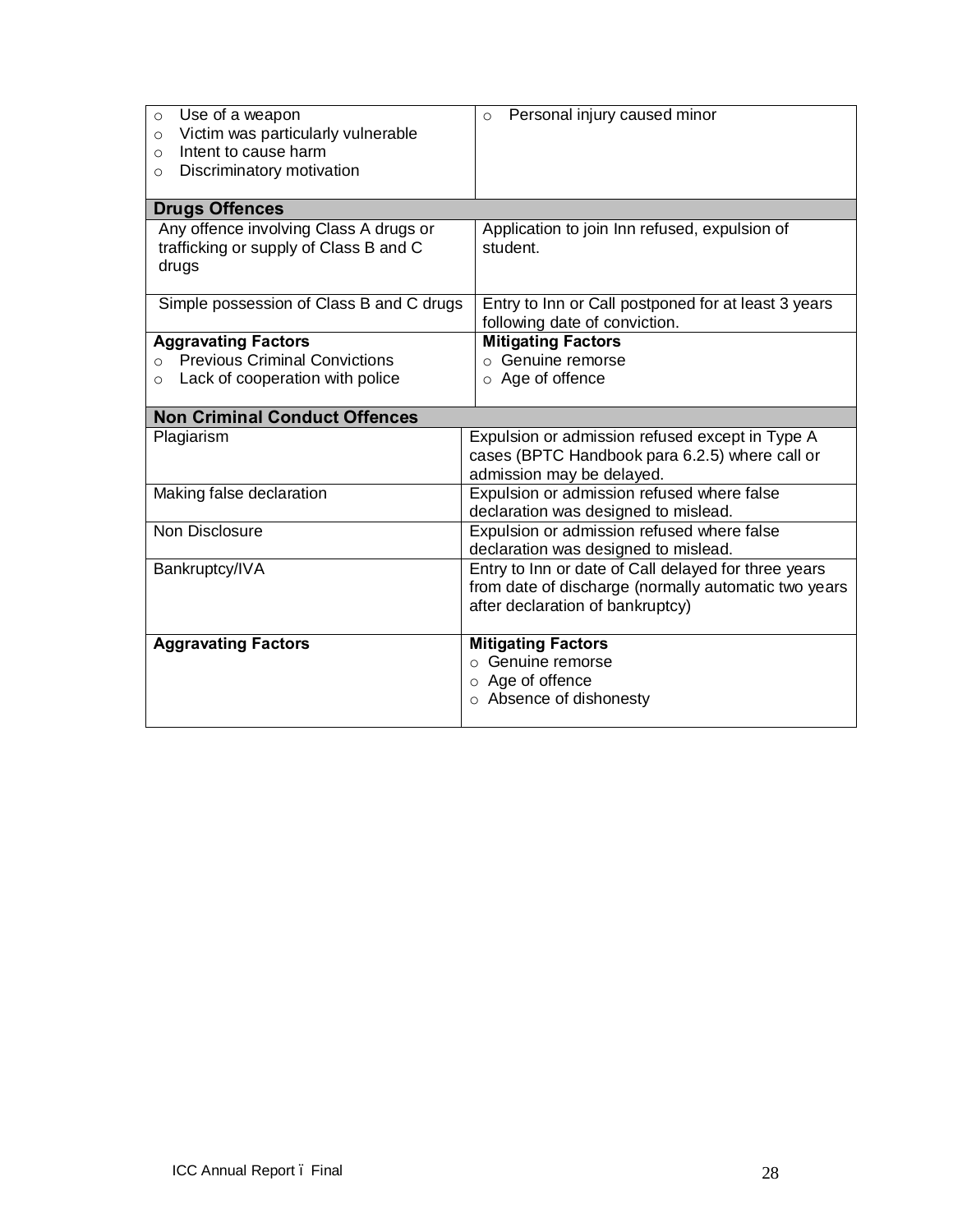## **Annex G - Proposed amendments to ICC Rules**

The following highlighted amendments were approved by COIC on the 23<sup>rd</sup> of June.

ICC 7 - Rationale for change: To maintain a record of consistent final disposals the ICC Screening Panel believe no more than five committee members are needed per Inn making the Committee membership number 20 and not 29 (the current number). The selection ballot each year needs to take account of the overall requirement for equal numbers from each Inn. We propose an amendment to ICC 7 as follows:

%The InnsqConduct Committee shall comprise:

(a) **28** 20 barristers/judges (each Inn nominating  $\overline{7}$  5 barristers /judges for appointment by the InnsqCouncil); and

ICC 10 - Rationale for change: To prevent the Vice Chair being removed from the committee before the end of her term of office.

**%** ave for the Chair *[and Vice Chair]*, the original members of the Committee shall retire by rotation: eight members shall retire on 1 September 2010 without replacement, ten of the remainder chosen shall retire on 1 September 2011 and the remaining ten shall retire on  $31$  September 2012, the retiring members in each case being eligible for re-nomination for a term of 3 years. Thereafter seven members will be replaced annually. $+$ 

ICC 16 – Rationale: Using the Chair and Vice Chair is cumbersome. The proposed change provides greater flexibility.

Whe handling by the Innsg Conduct Committee of any case involving an applicant/student referred to it by an Inn shall be determined by a Screening Panel which shall comprise the Chair **and or** Vice Chair of the Inns Conduct Committee [and one other committee member], supported by the **[Secretary of the ICC**]. The tasked Under/Sub Treasurer may also attend.+

ICC 32. Rationale: the ICC discussed publication of decisions. We recommend that the written report required by ICC 32 be stored by the Hearings Administrator and be available for public scrutiny, but they should not be posted on any website. We also recommend that the names of those students who are expelled should be published. We propose an amendment to ICC 32 by adding the following.

"Those written reports shall be retained in paper form only by the Hearings Administrator and shall be available upon request for scrutiny by a member of the public. The names of those students who have been expelled will be published [on the Innet website] $+$